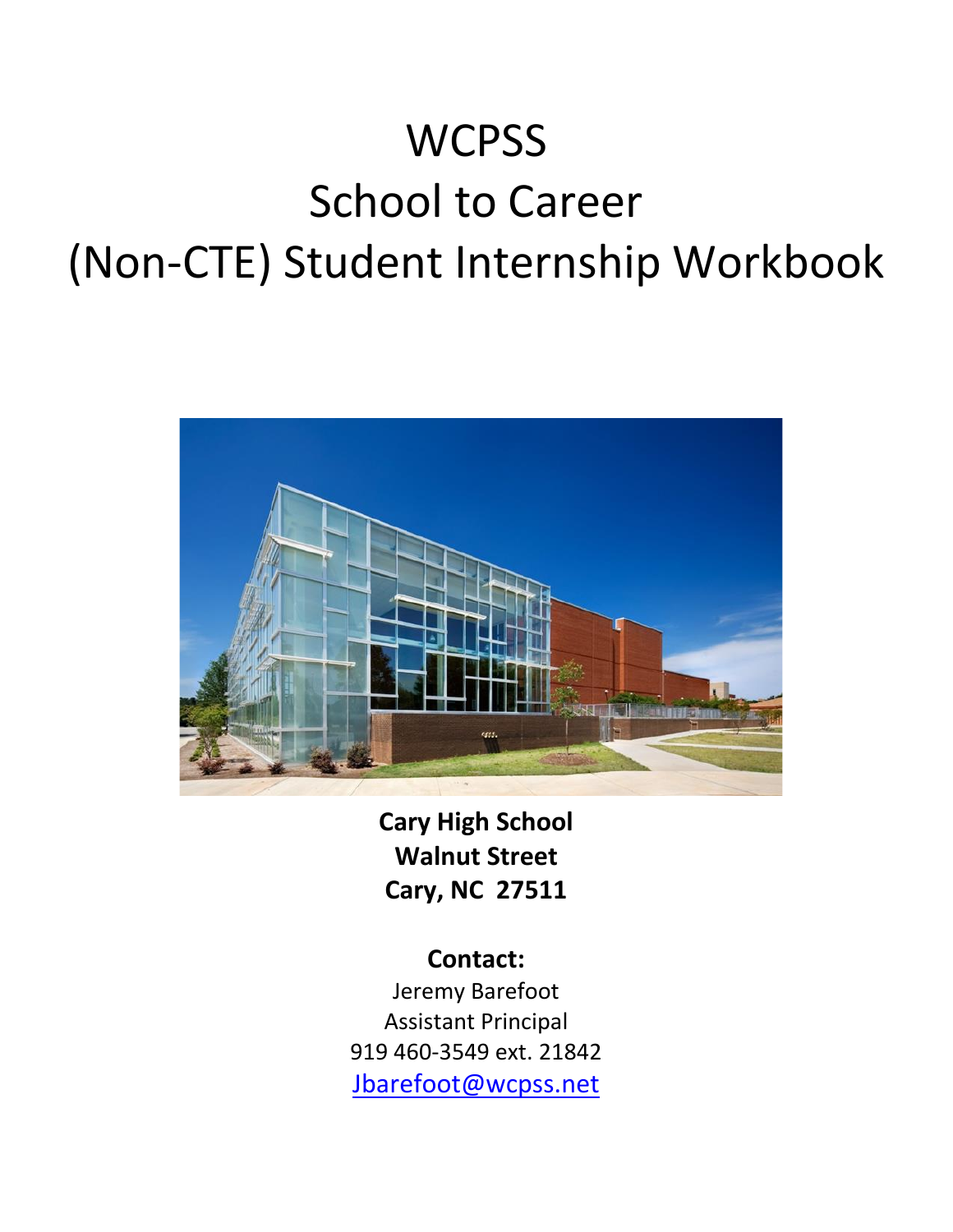Dear Internship Applicant:

Enclosed you will find important information that will be helpful to you in your internship. Please read the material and utilize the suggestions to make the most of your internship experience. Much of the material must be turned in as part of the internship credit you will receive.

An internship must be approved and reviewed by Mr. Barefoot ahead of the experience (before you start your job or soon after beginning work at your job), and at the start of the semester. We will not be able to award any "retroactive" internship credits.

We require you to keep a journal of your internship experience; this will be a journal or online blog you maintain. At the completion of 5 - 10 hours, you will complete a journal or blog entry for your portfolio. In addition, you are required to give a final presentation at the end of the internship. The employer, school representatives, parents and others may be present during your presentation. This will be the time to share what you have learned and also thank the people you have worked with during the internship.

Your journal will be a key element in preparing your presentation. You will use your journal or blog entries to recall information and experiences you might have otherwise overlooked if they had not been written down. You will prepare a PowerPoint, Google Slide, or Prezzi presentation for the internship presentation. Completion of the internship, the journals, required forms, evaluations, and participation in the presentation will secure the internship credit (1 elective credit).

The positive impression you make will be helpful to you in the future when you are seeking a reference or a permanent position/career. Recognize that through your job performance you are also creating an impression for the entire school. We hope this experience will ensure that your employer will warmly receive future interns. Your internship will give you a chance to demonstrate your competence and initiative; we hope you will use it as an opportunity to learn and grow. Recognize that through your job performance you are representing Cary High School. We hope this experience will ensure that your employer will warmly receive future interns.

Sincerely,

Jeremy H. Barefoot Assistant Principal, Cary High School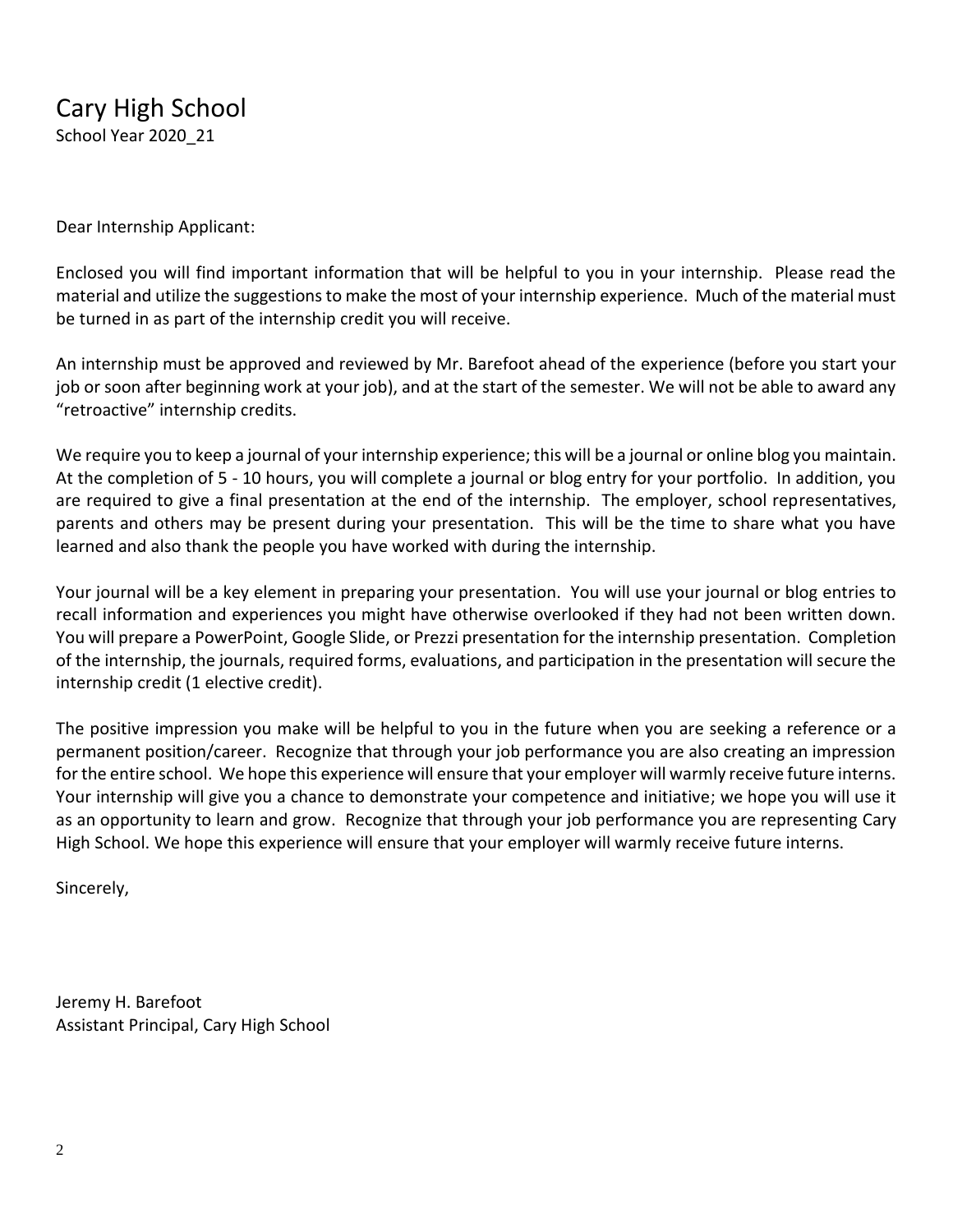# **Internship Overview**

An internship is an experience in which a high school student learns by taking on a responsible role as a worker in a company or organization and then reflects on what happened while in the workplace. The Internship Program is a supplement to formal classroom instruction. The intent is to significantly add to the vitality of the instructional program and to impact the courses that a student has taken or will take. Internships are for juniors and seniors only, and must be at least 135 hours. Students will earn a credit (1) for the internship.

### **Internship Requirements:**

- $\checkmark$  Students must have begun the 11<sup>the</sup> or 12<sup>th</sup> grade.
- $\checkmark$  Students must determine their internship interest area and seek out a business who may be willing to allow the student to complete the internship (check with family friends, etc. for contacts with companies that may consider allowing a student to intern).
- $\checkmark$  The internship can be paid or nonpaid. Most are nonpaid.
- $\checkmark$  The internship includes completion of 135 hours of work-based experiences for one high school credit on a graded basis.
- $\checkmark$  A maximum of two WCPSS internships are allowed per student.
- $\checkmark$  Internships must be approved by Mr. Barefoot ahead of, or shortly after, work begins on the job site.
- $\checkmark$  We will not able to award internship credits retroactively.

#### **Pre-Approval**

- $\checkmark$  Students should schedule a Pre-internship conference with their counselor or Mrs. Wendy Barber [\(wbarber@wcpss.net\)](mailto:wbarber@wcpss.net) or Mr. Jeremy Barefoot [\(jbarefoot@wcpss.net\)](mailto:jbarefoot@wcpss.net) to discuss the internship process and requirements.
- $\checkmark$  Students must arrange their own transportation for the internship.
- $\checkmark$  Internship placement must be off campus.

#### **During the Internship**

- $\checkmark$  Track and complete of a minimum of 135 contact hours using the timesheet form or submission of paystub.
- ✓ Complete at least **10 journal entries** [per the format of the Journal Requirements document](https://docs.google.com/document/d/1b0hTH0fxLrYVBv65q1ZcjmqsH96W2egkups8h_e8BVY/copy)

#### **Post-Internship**

- $\checkmark$  Develop electronic summary of experience (PowerPoint presentation, Prezi, Google Slides, video), per the Final Presentation guidelines
- $\checkmark$  Complete Student Evaluation
- $\checkmark$  Turn in the Internship Supervisor's Evaluation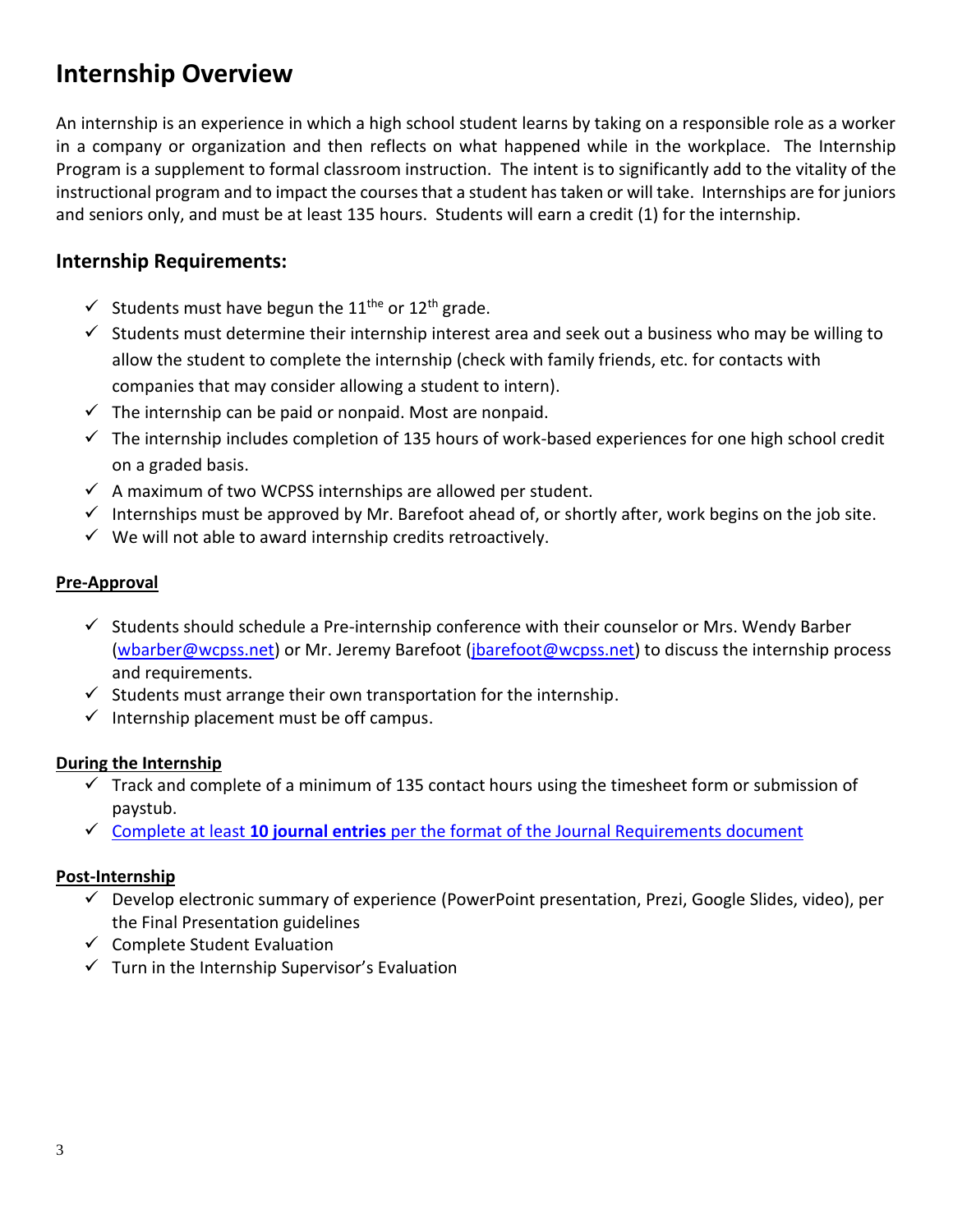#### **Employers expect me to:**

- Come to work on time, notify employer when you cannot make it to work (i.e., illness, car trouble)
- Make smart decisions.
- Follow directions.
- Concentrate on my work and care about the quality of my work.
- Read, write, and calculate well.
- Recognize problems and find solutions, research independently and ask for assistance.
- Finish a job when I'm supposed to without sacrificing quality.
- Be honest and dependable.
- Take the lead and work hard.
- Communicate well and get along with other people, especially customers.
- Dress properly and practice good grooming.
- Be cooperative.
- Have a positive attitude.
- Treat internal company information as confidential unless directed otherwise
- Always keep the best interest of the business in mind.

#### **Skills for Success in the 21st Century:** *What skills are employers looking for?*

#### **1. THE ABILITY TO LEARN**

With technology changing so rapidly, more than ever, employers are searching for employees who can acquire, process, and apply new information.

#### **2. THE BASICS: STRONG READING, WRITING, AND MATH SKILLS**

Companies are increasingly demanding that their new employees have these basic skills.

#### **3. GOOD COMMUNICATION SKILLS – ESPECIALLY LISTENING AND SPEAKING SKILLS**

Good communication skills are the single most important factor in workplace success after understanding one's job.

#### **4. GOOD INTERPERSONAL COMMUNICATION SKILLS – ESPECIALLY GOOD ATTITUDE**

A good attitude about one's job and motivation to take initiative on important issues and ideas are key to being successful in any job.

#### **5. CREATIVE THINKING AND PROBLEM-SOLVING SKILLS**

People who can recognize and define problems, come up with new approaches and solutions and put them into action help a company stay competitive. This is a very important skill employers are looking for in this tight economy.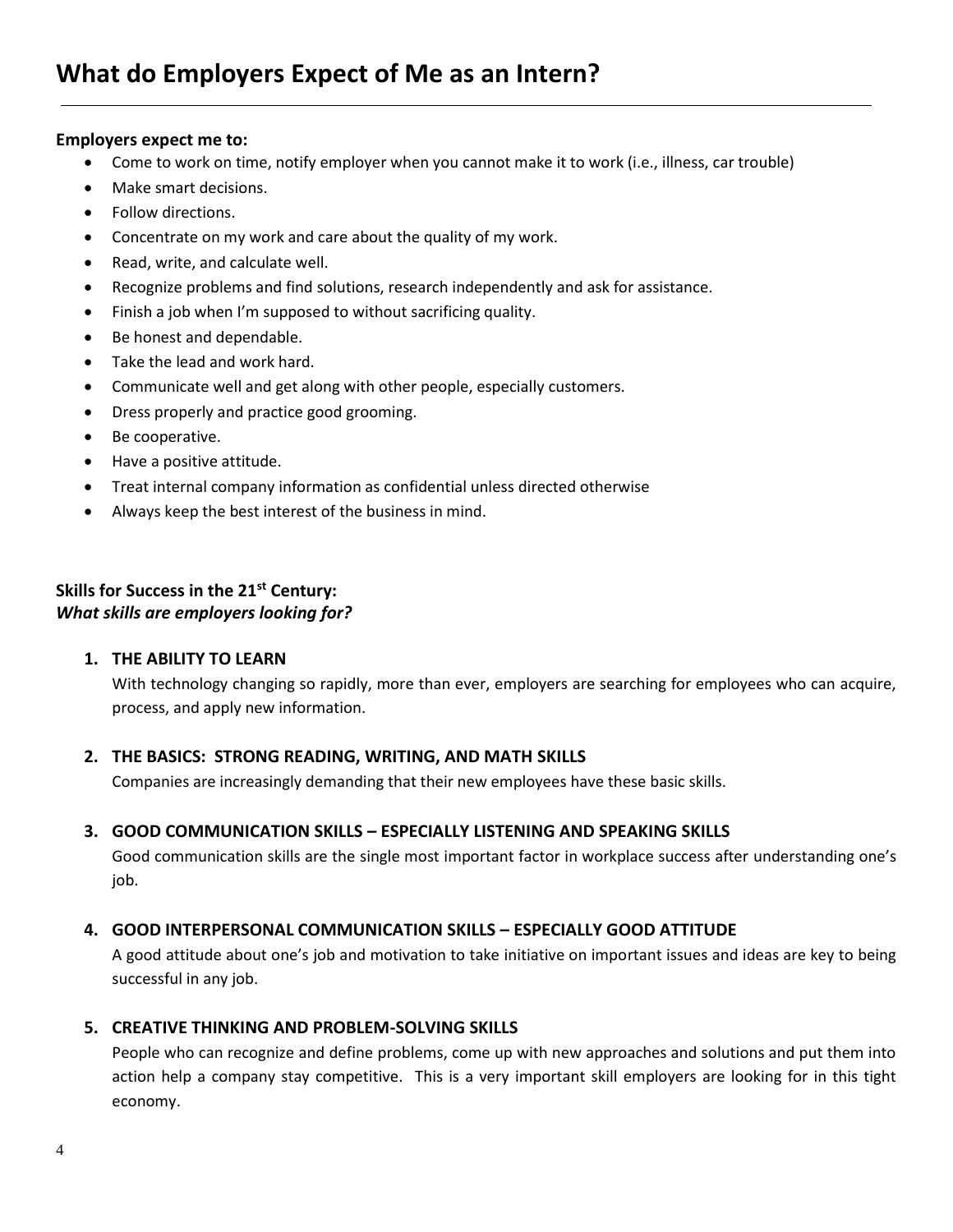#### **Responsible**

- Work hard for excellence, even if a task is unpleasant.
- Pay attention to detail.
- Work toward high standards of attendance, punctuality, and attitude.

#### **Confident**

- Believe in your own self-worth, skills, and abilities.
- Be aware of how your emotions, behavior, and attitude can affect others.
- Take responsibility for your actions.

#### **Sociable**

- Be friendly, sensitive, and polite to others.
- Be interested in what other say to you.
- Be flexible so you can interact with people from different backgrounds.

#### **Self-Managing**

- Know your own abilities, skills, and knowledge.
- Set realistic personal goals and be self-motivated to achieve them.
- Use others' criticism and feedback to improve yourself.

#### **Honest/Ethical**

- Know your community's and organization's code of ethics.
- Know how behavior that violates these codes hurts individuals and the organization.
- Be committed to ethical behavior in the workplace.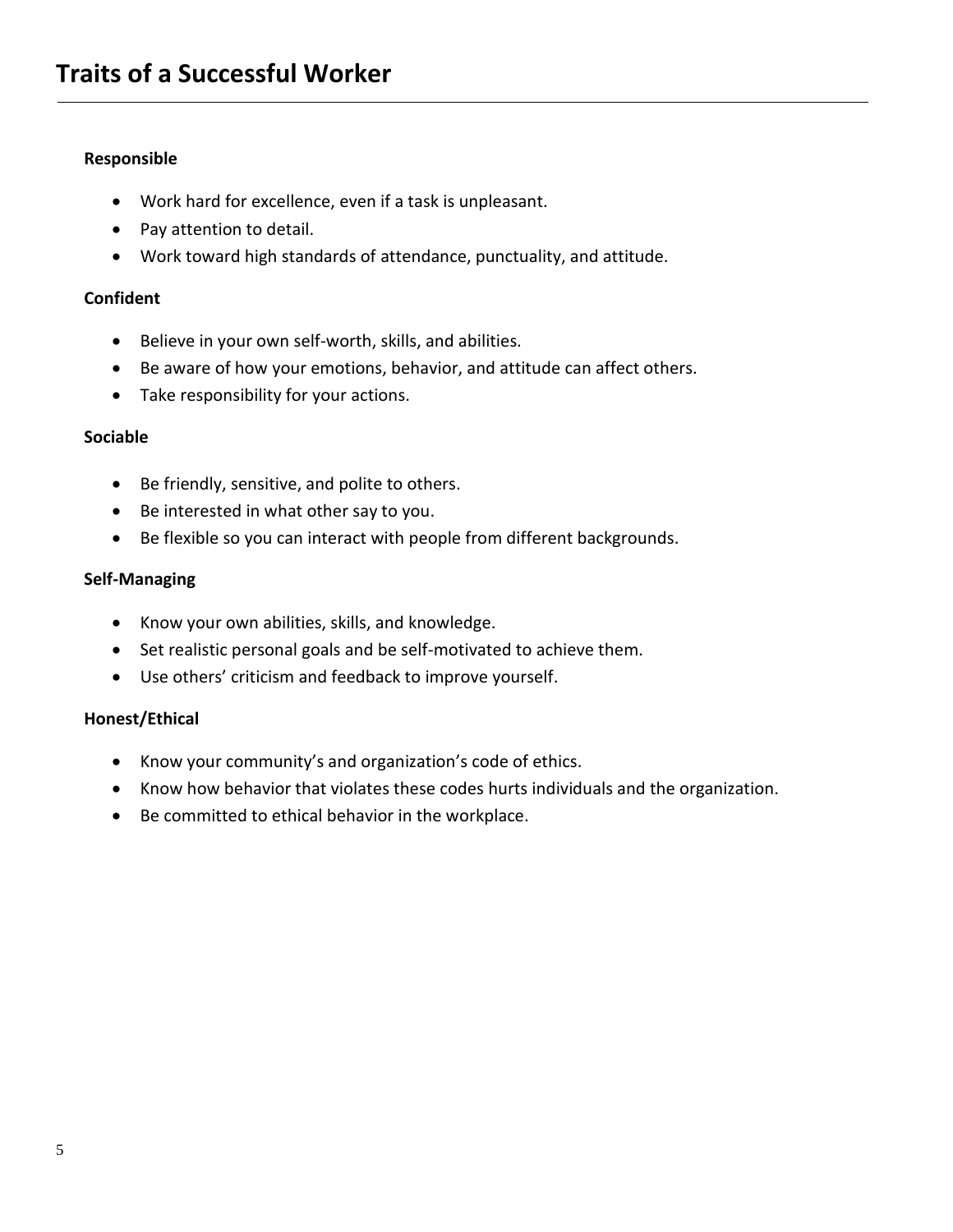#### **GUIDELINES FOR INTERVIEWS**

- 1. Practice interviews are recommended and will be held at school prior to internship interviews if at all possible. Evaluations will be given directly to the student if a practice interview is given.
- **2.** The Internship Coordinator will provide job leads when possible. **However, the interview and the secured internship are the ultimate responsibility of the student.**
- 3. Students can see the Internship Coordinator about potential positions. Student resumes will be sent to the internship provider. The provider determines who to interview based on resumes.
- **4.** The internship provider's contact information will be provided to selected students. **It is the student's responsibility to contact the organization and schedule the interview.**

#### **Potential Interview Questions**

- 1. Tell me something about yourself.
- 2. What do you think are your personal and academic strengths in school? Other areas?
- 3. Weaknesses in school? Other areas? (Explain how you are working to improve)
- 4. What would you consider to be the highlight(s) of your life thus far?
- 5. What hours are you available for the internship?
- 6. What part of (insert specific course) do you enjoy the most?
- 7. Why are you interested in this position?
- 8. If you were working in an organization and a client came to you expressing unhappiness with a service she/he received, how would you handle the situation?
- 9. If your internship supervisor asked you to make copies, file, or fax letters to a client, would you have any problem performing these tasks?
- 10. If you are scheduled to start work at 9:00 am and you arrive at 9:03 am, are you late?
- 11. What would you do if you find that after two weeks your internship is not what you had expected and you are very unhappy?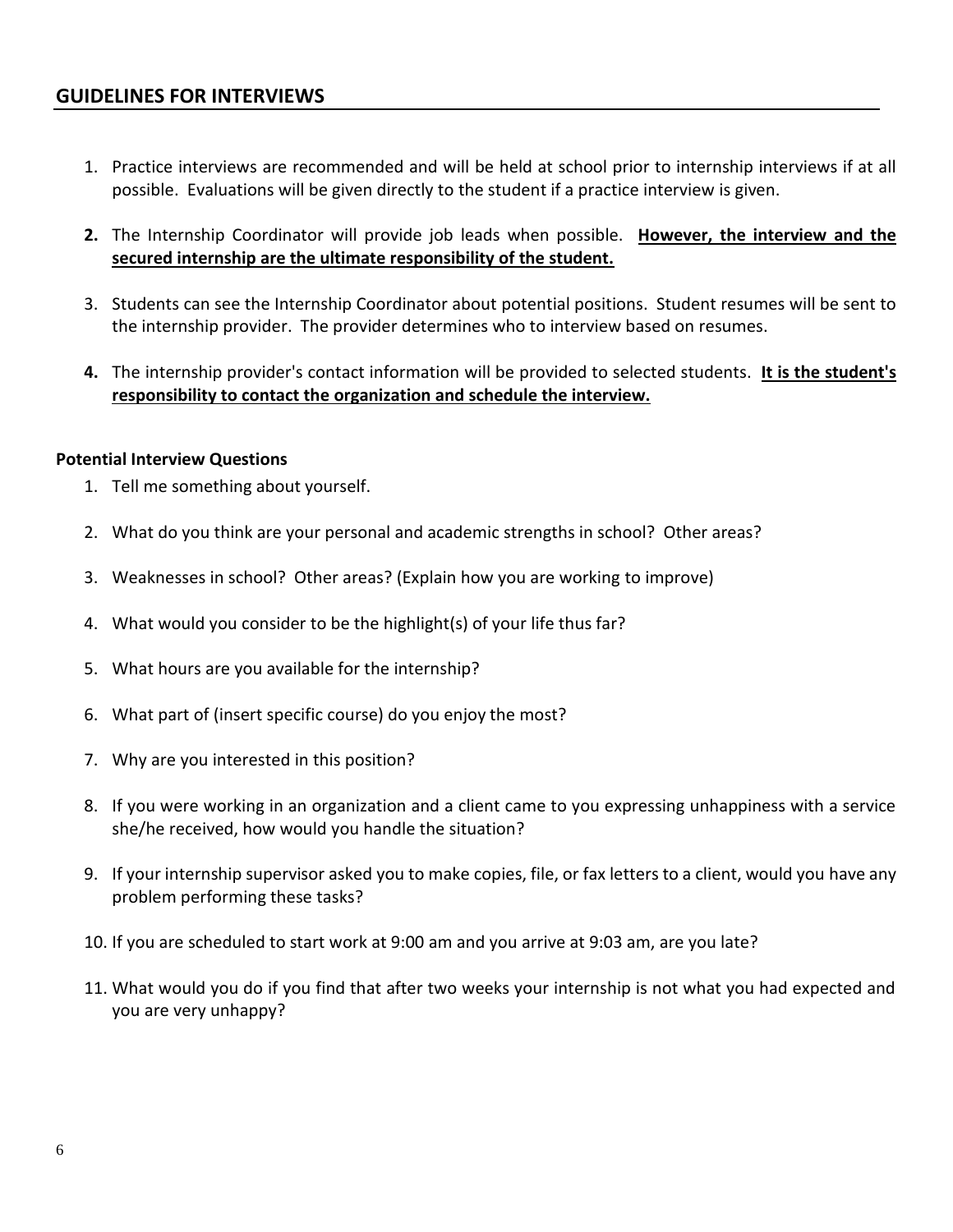#### **WCPSS School to Career Internship Program INTERNSHIP APPLICATION**

An internship is permitted for students in 11<sup>th</sup> and 12<sup>th</sup> grade. The internship should align with the student's college and career goals

| Last Name:                                  |  | First Name:                               | MI: |  |  |  |
|---------------------------------------------|--|-------------------------------------------|-----|--|--|--|
| Student ID#:<br><b>Current Grade Level:</b> |  | Counselor:                                |     |  |  |  |
| <b>Street Address:</b>                      |  |                                           |     |  |  |  |
| City:<br>Zip:                               |  | Home Phone:<br><b>Student Cell Phone:</b> |     |  |  |  |
| Parent / Guardian's Name:                   |  |                                           |     |  |  |  |
| Student's Personal e-mail:                  |  | Parent e-mail:                            |     |  |  |  |
| Student's School e-mail (required):         |  | Parent Work Phone:                        |     |  |  |  |

Please explain the reasons for wanting to participate in the Internship Program and what your plans are after graduating from high school.

List courses you have taken or are currently taking that are directly related to the internship and your career goals:

\_\_\_\_\_\_\_\_\_\_\_\_\_\_\_\_\_\_\_\_\_\_\_\_\_\_\_\_\_\_\_\_\_\_\_\_\_\_\_\_\_ \_\_\_\_\_\_\_\_\_\_\_\_\_\_\_\_\_\_\_\_\_\_\_\_\_\_\_\_\_\_\_\_\_\_\_\_\_\_\_\_\_\_\_ \_\_\_\_\_\_\_\_\_\_\_\_\_\_\_\_\_\_\_\_\_\_\_\_\_\_\_\_\_\_\_\_\_\_\_\_\_\_\_\_\_ \_\_\_\_\_\_\_\_\_\_\_\_\_\_\_\_\_\_\_\_\_\_\_\_\_\_\_\_\_\_\_\_\_\_\_\_\_\_\_\_\_\_\_ \_\_\_\_\_\_\_\_\_\_\_\_\_\_\_\_\_\_\_\_\_\_\_\_\_\_\_\_\_\_\_\_\_\_\_\_\_\_\_\_\_ \_\_\_\_\_\_\_\_\_\_\_\_\_\_\_\_\_\_\_\_\_\_\_\_\_\_\_\_\_\_\_\_\_\_\_\_\_\_\_\_\_\_\_

Briefly describe any work, volunteer experience, or job shadowing experience you may have: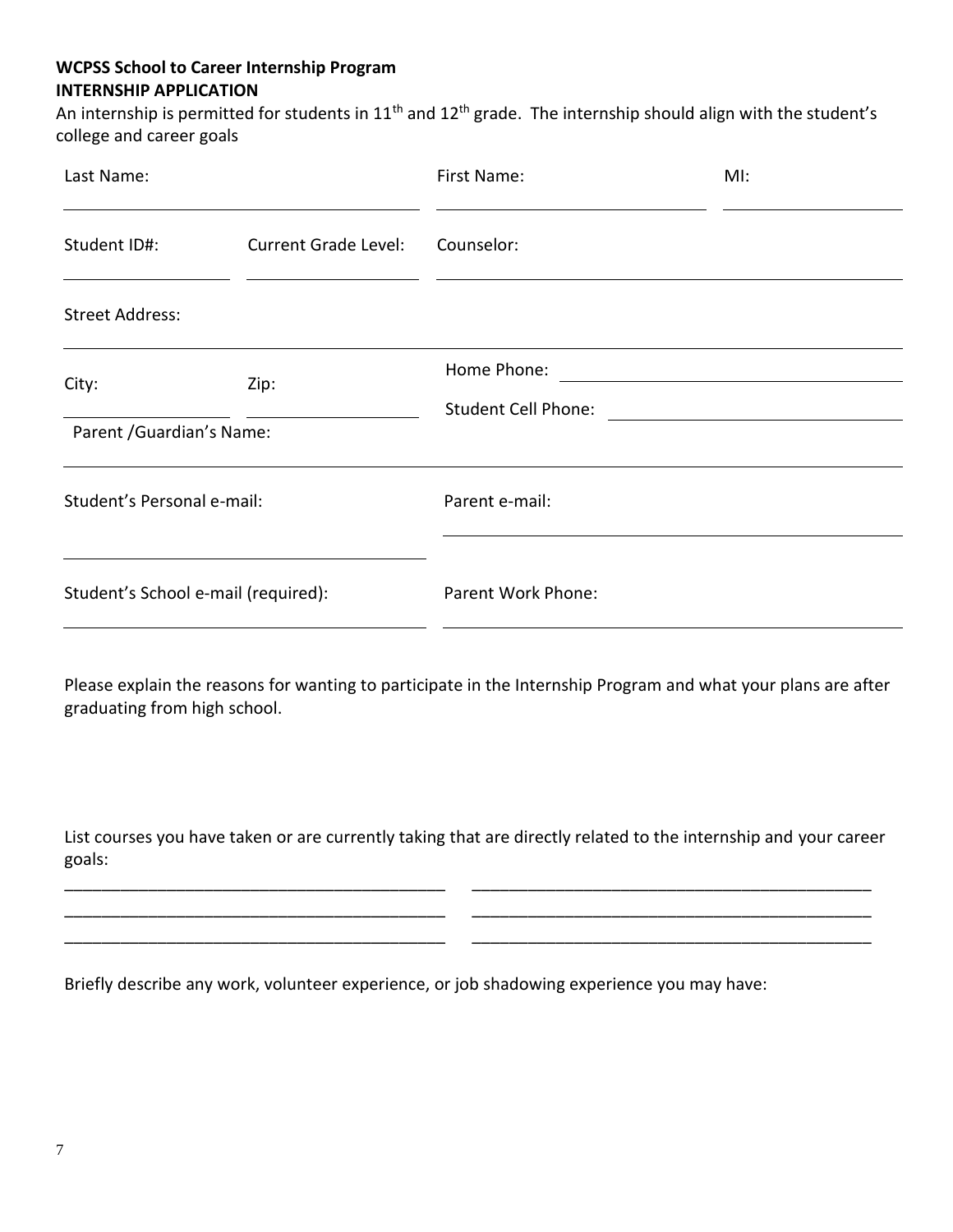| Do you have an Internship Sponsor/Mentor lined up to intern with? $\Box$ Yes<br>$\square$ No |
|----------------------------------------------------------------------------------------------|
| Internship Site - Name of Business:                                                          |
| Internship Sponsor's Complete Name:                                                          |
| Internship Site Complete Address:                                                            |
| Internship Site Telephone #:                                                                 |

I hereby certify that the information on this application is true and accurate to the best of my knowledge.

\_\_\_\_\_\_\_\_\_\_\_\_\_\_\_\_\_\_\_\_\_\_\_\_\_\_\_\_\_\_\_\_\_\_\_\_\_\_\_\_\_\_\_ \_\_\_\_\_\_\_\_\_\_\_\_\_\_\_\_\_\_\_\_\_\_\_\_\_\_\_\_\_\_\_\_\_\_\_\_\_\_\_\_\_\_\_\_

Student Signature and at date and the Parent Signature date date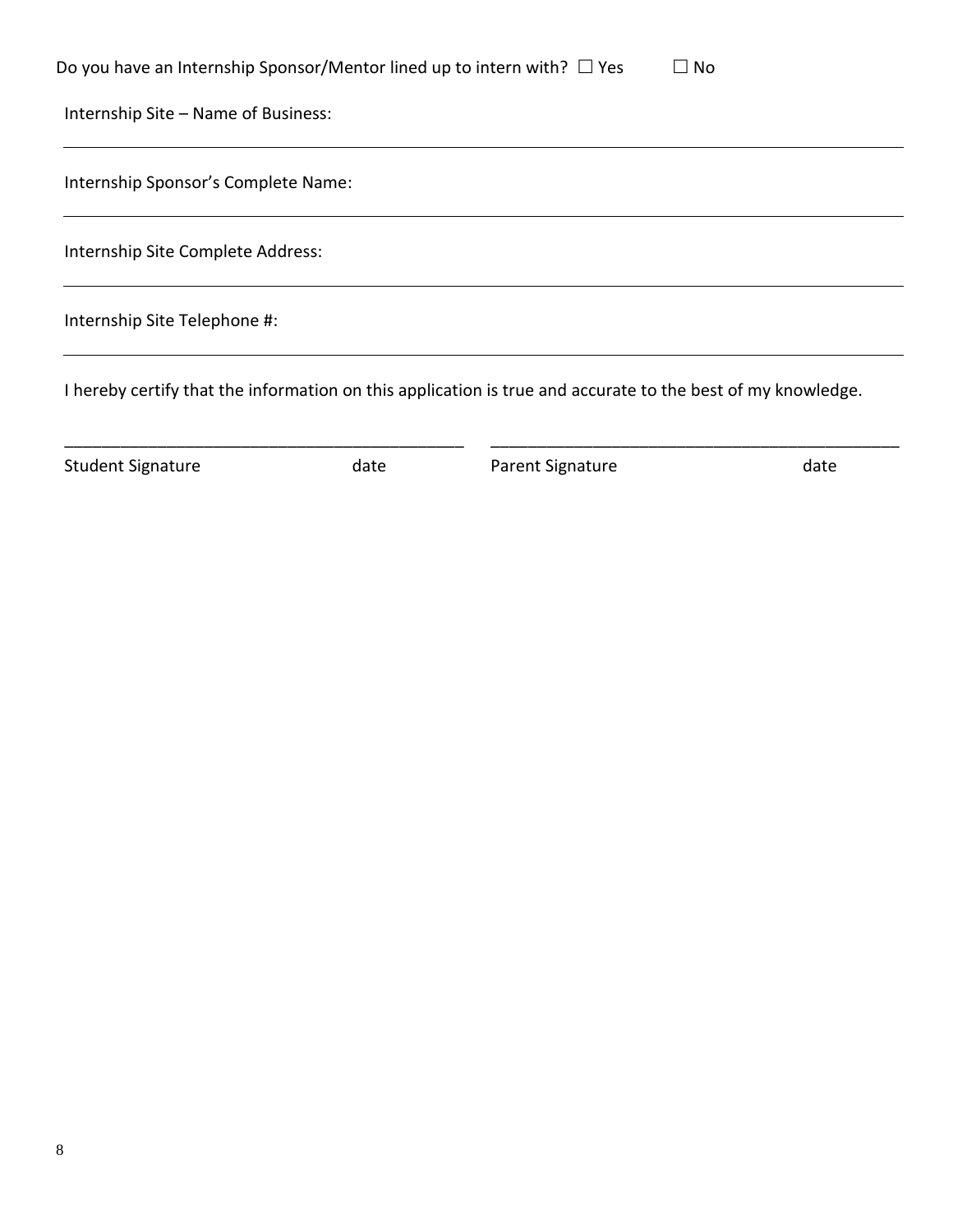# **WCPSS School to Career Internship Program STUDENT INTERN CODE OF CONDUCT**

- I will be punctual and conscientious in the fulfillment of my commitment and duties.
- I will accept supervision graciously.
- I will conduct myself in a dignified, courteous, and considerate manner.
- I will take any problems, criticisms, or suggestions to my supervisor.
- I will follow all company policies and procedures (dress code, safety, training, etc.).
- I will always knock on closed doors.
- I will not discuss or ask about the amount of money employees earn.
- I will not chew gum or eat food while working, or use tobacco or vaping products.
- I will not take friends to the worksite.
- I will not solicit the organization or employees for donations, fundraisers, etc.
- I will always notify my supervisor if I am not able to report for work.
- I will work only when and where assigned.
- I will refrain from loud talking and inappropriate laughing.
- I will not use company phones or email for personal use.
- I will not use my cell phone for personal use while on the job, including texting.
- I will not surf the Internet, use personal email, or play games while on the job.
- I will keep company information confidential unless directed otherwise.

*Interns follow the same code of conduct as other members of the team. I further understand that all business information is confidential, and any dissemination of this information could lead to legal prosecution. Always remember that you are representing WCPSS to the public.*

Intern signature Date Date of the United States of the United States of the Date Date Only 10 and 2012 10:00  $\mu$ 

Intern name - printed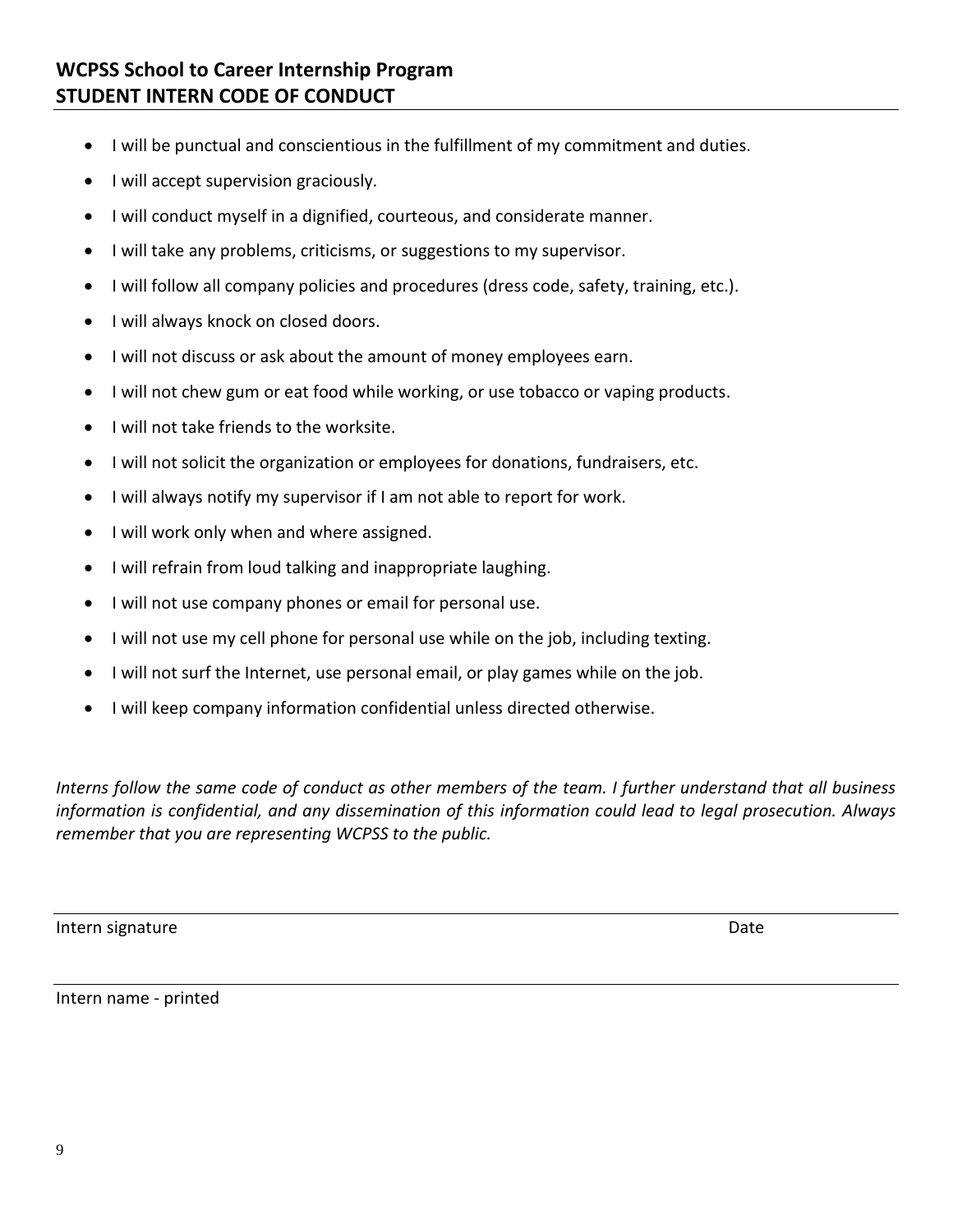# **WCPSS School to Career Internship Program INTERNSHIP AGREEMENT**

| Organization Address, City, Zip: 1988) 2022 12: 2022 2023 2024 2024 2022 2024 2022 2024 2022 2023 2024 2022 20 |  |  |
|----------------------------------------------------------------------------------------------------------------|--|--|
|                                                                                                                |  |  |
|                                                                                                                |  |  |
| Internship end date: _______________                                                                           |  |  |
|                                                                                                                |  |  |

#### **The Student Intern agrees to**:

- 1. Undertake activities that provide a comprehensive view of the organization and that focuses on the roles, responsibilities, and functions of the organization sponsor.
- 2. Declare academic or honors internship credit before beginning the internship.
- 3. Communicate desired learning objectives to the Internship Supervisor.
- 4. Consult with the Internship Coordinator bi weekly or as assigned by the Internship Coordinator.
- 5. Be regular in attendance and on time to assigned internship and notify the Internship Coordinator and internship supervisor should accident or illness occur.
- 6. Conform to the regulations of the organization (dress, conduct, etc.)
- 7. Understand that dropping the internship will result in a withdrawal/failure to complete the internship.
- 8. Understand the Internship Coordinator and the organization must give permission to terminate the internship.
- 9. Complete all WCPSS internship credit requirements.
- 10. Abide by any regulations, practices, and procedures of the Wake County Public School System and the Wake County Public School System Internship Program.

#### **The Internship Coordinator agrees to**:

- 1. Review the student intern's learning objectives and internship responsibilities.
- 2. Monitor the student performance during the internship.
- 3. Maintain contact with the internship supervisor.
- 4. Conduct a site visit and schedule meetings as needed with the student to advise the student intern on appropriate behavior, performance standards, and academic information (minimum of 2 times).
- 5. Assess the student intern using the WCPSS internship rubric.

#### **The Parents/Guardian agrees to:**

1. Provide transportation for the student to and from the internship location.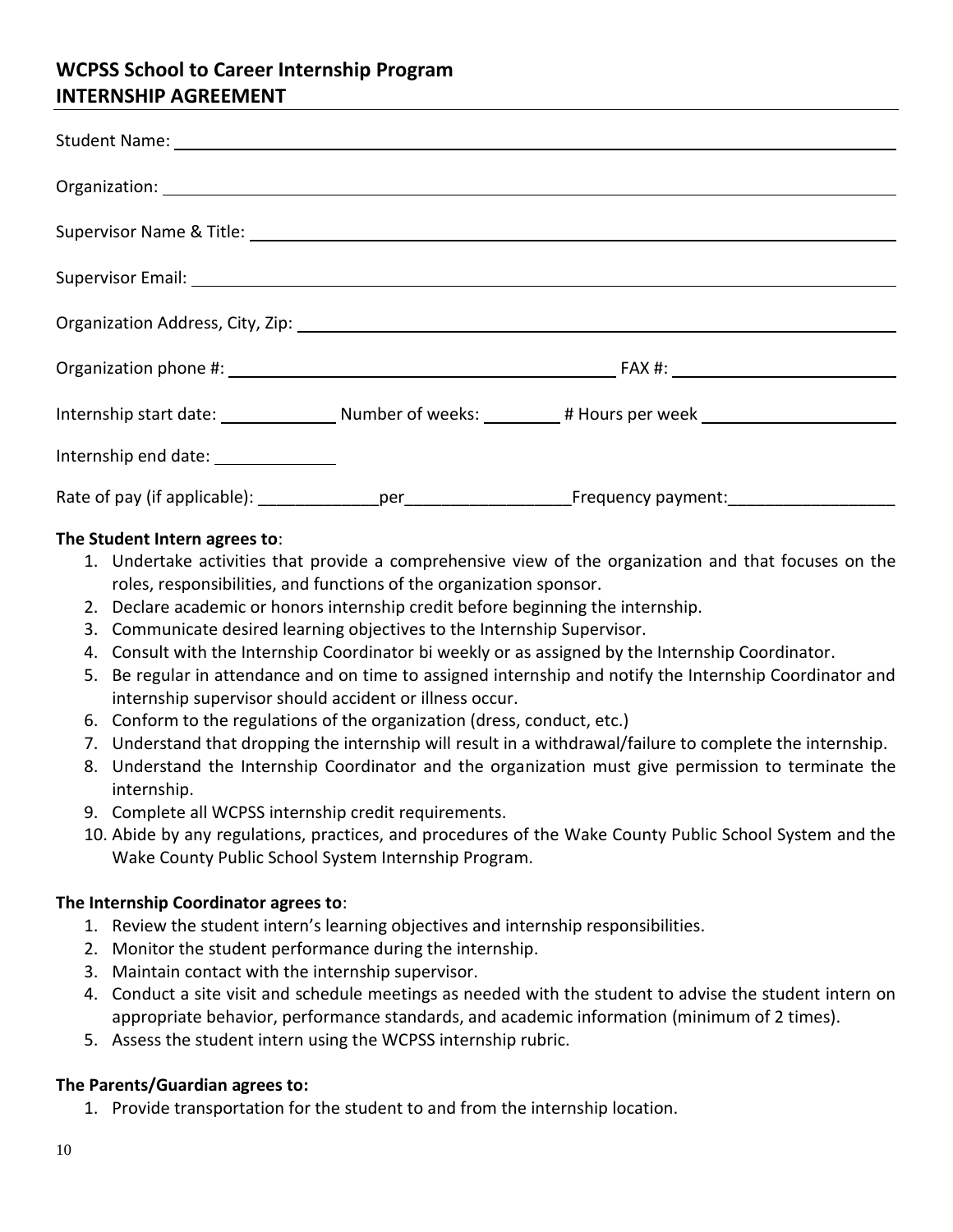- 2. Encourage the student to complete all requirements of the internship program.
- 3. Provide automobile, health and accident insurance for the student.
- 4. Report any concerns regarding internship to the Internship Coordinator.

#### **The Internship Supervisor agrees to:**

- 1. Provide a challenging learning situation for the student intern.
- 2. Assist the student intern with project ideas.
- 3. Assign a mentor to work with the student intern and evaluate all work products.
- 4. Confer with student intern to provide feedback on strengths and areas to be improved.
- 5. Provide the opportunity to work 135 hours within one semester.
- 6. Verify and sign off on the student's work hours.
- 7. Allow the Internship Coordinator to visit the site during the internship
- 8. Notify the Internship Coordinator if the student intern is not attending the internship promptly and regularly.
- 9. Provide a written evaluation (form provided by WCPSS) of the intern's work.

| Student Intern Signature<br>date |      | Internship Coordinator          | date |  |
|----------------------------------|------|---------------------------------|------|--|
| Parent/Guardian Signature        | date | Internship Supervisor Signature | date |  |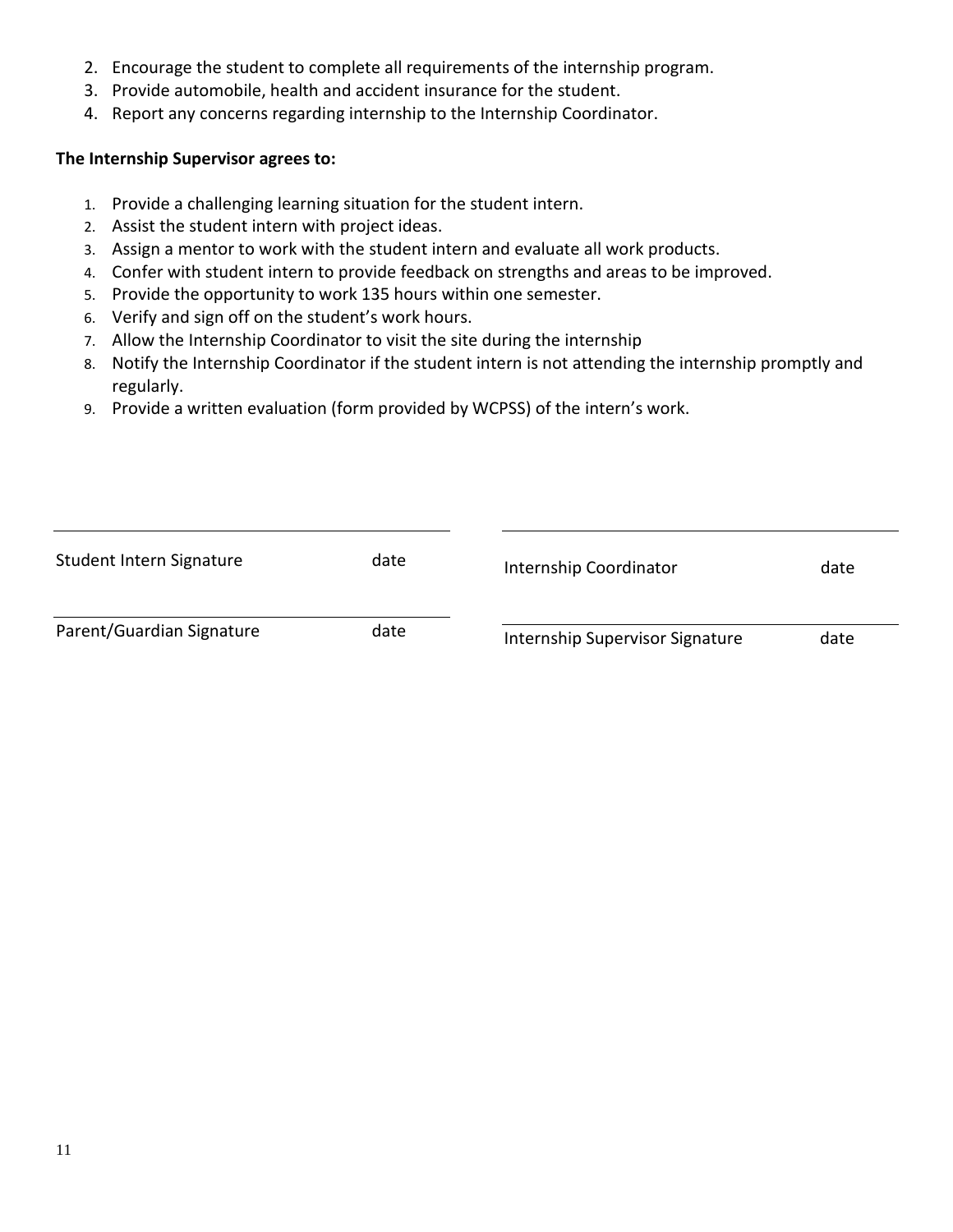# **WCPSS School to Career Internship Program INTERNSHIP JOURNAL**

The internship journal provides an opportunity for you to write about your learning experience. There are several ways that you can use your journal to examine your internship experience. Some of its uses are to examine new knowledge and skills, to discover what you feel as a result of experiences in your internship, and to reflect on your own learning. In your journal you can reflect on successes or problems, as well as anxieties or other feelings you have about your internship. You many record your responses to difficulties that come up during your internship. In addition, you may record your personal reactions to teachers, internship coordinators, supervisors or co-workers or groups you take part in. You may use the journal to record any problems you are having that interfere with your learning experience.

**Directions:** You will begin your journal at the start of your internship. The journal will be used to help determine your final grade. [Click this link to create a copy of the journal entry document.](https://docs.google.com/document/d/1b0hTH0fxLrYVBv65q1ZcjmqsH96W2egkups8h_e8BVY/copy)

You must complete a minimum of 10 entries that are at least 200 words each. The journal format should be followed with emphasis on the reflection. Please follow these guidelines in your journal entries below:

- Only use first names
- Do not include any personal information such as email addresses, phone numbers, addresses, etc.
- Follow all school guidelines
- Follow any guidelines provided by your supervisor

#### **Required Journal Entries**:

- 1. **Define the purpose of the business/organization** what they do, structure, who are their customers, etc. What is your job description – what will you be doing, who will you work with, where do you fit in, etc.?
- 2. **Describe the work atmosphere.** How are decisions made, is it cooperative or competitive, what is the dress code and work ethic of the organization?
- 3. How is your experience similar or different to your experience as a student in school?
- 4. What do you feel is your main contribution to your internship site? What have you done at your internship that makes you proud? Why?
- 5. How have your duties changed since you first started? Have you been given more responsibility?
- 6. How has this experience affected or changed what you want to do once you graduate high school?
- 7. What have you learned about yourself and what you want in a career?
- 8. What major problems or frustrations have you experienced or observed in your work? How did you handle it?
- 9. Describe your experience with coworkers and your supervisor. What traits have you found admirable from those you've worked with.
- 10. Write a final reflection of the entire internship experience.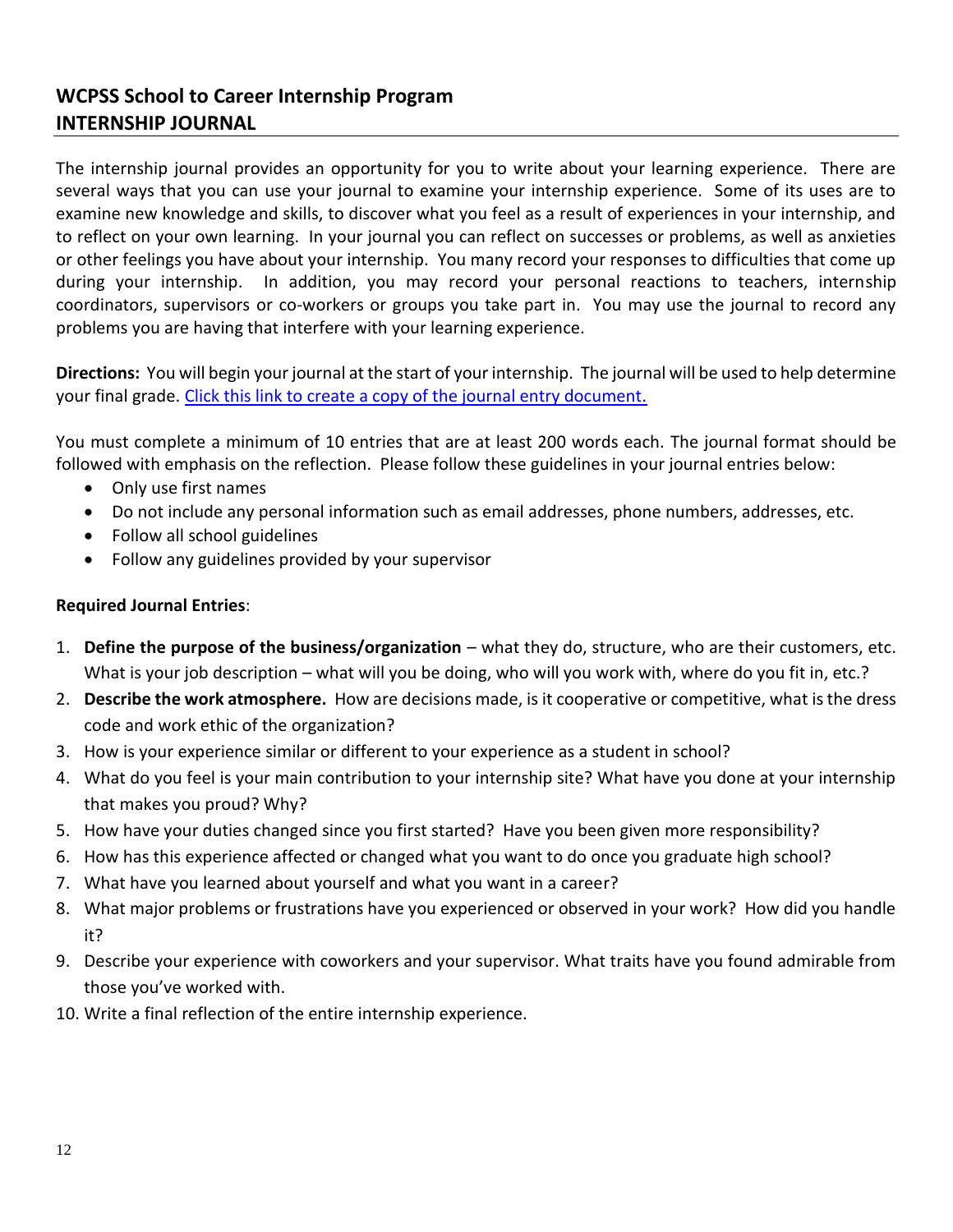**Entry #** 

**Prompt: Date(s) and Hour(s): Activities: Technical Information:** (tools used in support of the internship during this timeframe) **Reflection**: *This section should be the longest and bulk of each entry and should be at least four paragraphs. A Journal Entry (below) must be answered AFTER your reflection*

#### SAMPLE ENTRY

#### **[Entry #5](http://kellyaoit.blogspot.com/2010/07/post-5.html)**

**Prompt:** What do you feel is your main contribution to your internship site? What have you done at your internship that makes you proud? Why?

**Date(s):** 7/19/19 - 7/22/19 / Hours: 45 hours

**Activities:** Edit and Crop Videos, Work on Intranet

**Technical Information:** VideoPad, Adobe Dreamweaver CS4, Canon Video Camera

**Reflection:** As the Hamner Institutes is continually expanding their partnerships and relationships with other companies, one major connection is with China. This week, the majority of my time was devoted to cropping and editing videos of speakers from China and the Hamner at important events. Even though most of the videos were in another language, it was interesting to see the presentations.

To edit the videos, I used software called VideoPad, which was rather easy to pick up and learn. The only frustrating part about the program is how long it takes to make the video into a movie and how long it takes to upload a video file. Other than those two issues, VideoPad is great editing software to use!

When I wasn't working on editing China presentation videos, I would work on the intranet. In all, I have 13 pages to make, with many subpages under each! It's been hard to get people to meet with me about their webpages, but it's coming along! So far, I have completed 3 of the intranet sites and have 10 pages left to finish before I leave! Fortunately, it doesn't take me that long to make a site; typically, I only need one day to complete one of the 13 webpages.

I believe my main contribution to the Hamner is tying up loose ends to projects that need to be completed. For example, many of the posters that I have worked on are now completed and ready to be printed. Also, working on these videos from the China presentations probably wouldn't have been done quickly if I hadn't taken on the project! Overall, I'm here to learn and experience what work life is like and have learned so many new skills along the way!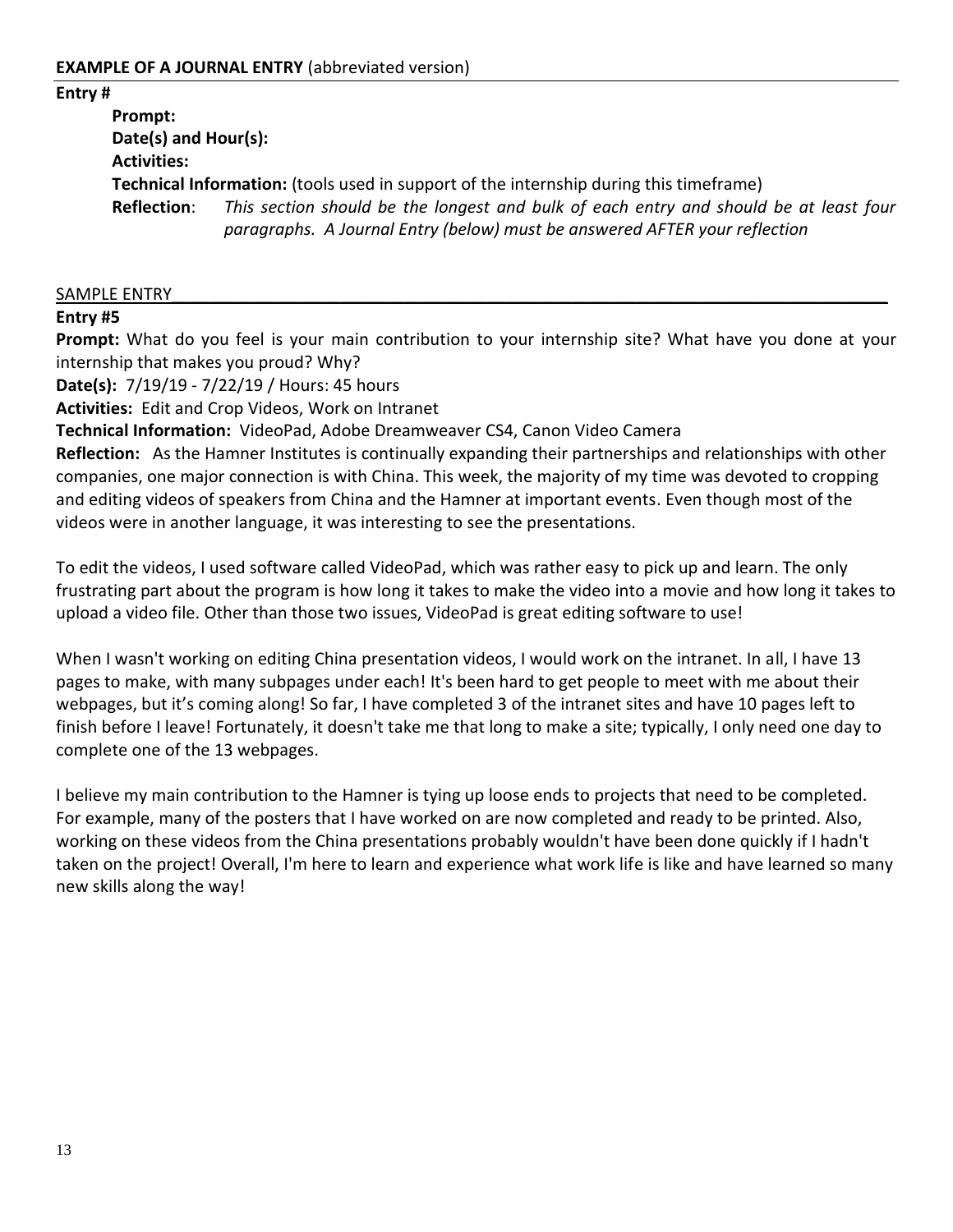## **WCPSS School to Career Internship Program INTERNSHIP TIMESHEET**

Students are required to track their internship hours by date/time. A copy of the completed time sheet must be turned in to the Internship Coordinator at the end of the internship. Make copies of this form as necessary. Please have the Internship Supervisor sign it upon completion of the internship to verify the total hours worked. You may also submit a copy of a paystub that indicates that you have met the required number of hours.

| Date                | <b>Arrival Time</b> | Departure<br>Time   | <b>Total Hours</b> | Date | Arrival Time | Departure<br>Time | <b>Total Hours</b> |
|---------------------|---------------------|---------------------|--------------------|------|--------------|-------------------|--------------------|
|                     |                     |                     |                    |      |              |                   |                    |
|                     |                     |                     |                    |      |              |                   |                    |
|                     |                     |                     |                    |      |              |                   |                    |
|                     |                     |                     |                    |      |              |                   |                    |
|                     |                     |                     |                    |      |              |                   |                    |
|                     |                     |                     |                    |      |              |                   |                    |
|                     |                     |                     |                    |      |              |                   |                    |
|                     |                     |                     |                    |      |              |                   |                    |
|                     |                     |                     |                    |      |              |                   |                    |
|                     |                     |                     |                    |      |              |                   |                    |
|                     |                     |                     |                    |      |              |                   |                    |
|                     |                     |                     |                    |      |              |                   |                    |
|                     |                     |                     |                    |      |              |                   |                    |
|                     |                     |                     |                    |      |              |                   |                    |
|                     |                     |                     |                    |      |              |                   |                    |
|                     |                     |                     |                    |      |              |                   |                    |
|                     |                     |                     |                    |      |              |                   |                    |
|                     |                     |                     |                    |      |              |                   |                    |
|                     |                     |                     |                    |      |              |                   |                    |
|                     |                     |                     |                    |      |              |                   |                    |
|                     |                     |                     |                    |      |              |                   |                    |
|                     |                     |                     |                    |      |              |                   |                    |
|                     |                     |                     |                    |      |              |                   |                    |
|                     |                     |                     |                    |      |              |                   |                    |
|                     |                     |                     |                    |      |              |                   |                    |
| <b>TOTAL HOURS:</b> |                     | <b>TOTAL HOURS:</b> |                    |      |              |                   |                    |

Internship Supervisor Signature Date Date Controller and Date Date Date Date

Student Internship Signature Date Date Communications and Date Date Date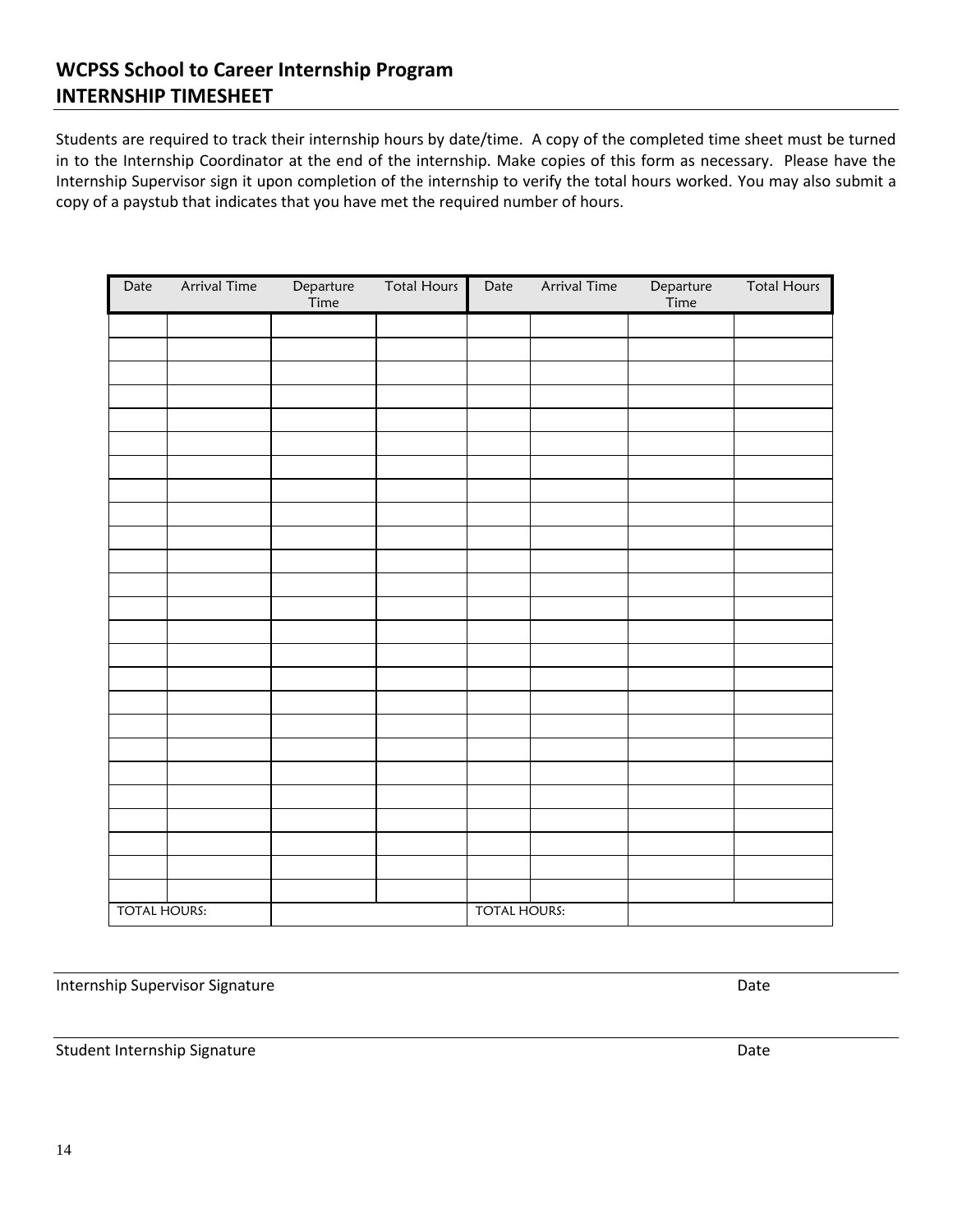# **WCPSS School to Career Internship Program STUDENT INTERNSHIP EVALUATION**

The following questions are designed to help you summarize the internship experience. You may draw from your journal entries. Please answer these questions at the conclusion of your internship.

| 2. Where did you complete your internship?                                              |
|-----------------------------------------------------------------------------------------|
| 3. What occupation specific skills did you observe/practice/learn?                      |
|                                                                                         |
| 3. What is your overall rating of this program as a learning experience?                |
| Excellent: ______________  Good: _____________  Poor: ____________                      |
| 4. If you had an excellent or good learning experience, what made it good or excellent? |
|                                                                                         |
|                                                                                         |
| 5. If your experience was less than satisfactory, please explain.                       |
|                                                                                         |

\_\_\_\_\_\_\_\_\_\_\_\_\_\_\_\_\_\_\_\_\_\_\_\_\_\_\_\_\_\_\_\_\_\_\_\_\_\_\_\_\_\_\_\_\_\_\_\_\_\_\_\_\_\_\_\_\_\_\_\_\_\_\_\_\_\_\_\_\_\_\_\_\_\_\_

\_\_\_\_\_\_\_\_\_\_\_\_\_\_\_\_\_\_\_\_\_\_\_\_\_\_\_\_\_\_\_\_\_\_\_\_\_\_\_\_\_\_\_\_\_\_\_\_\_\_\_\_\_\_\_\_\_\_\_\_\_\_\_\_\_\_\_\_\_\_\_\_\_\_\_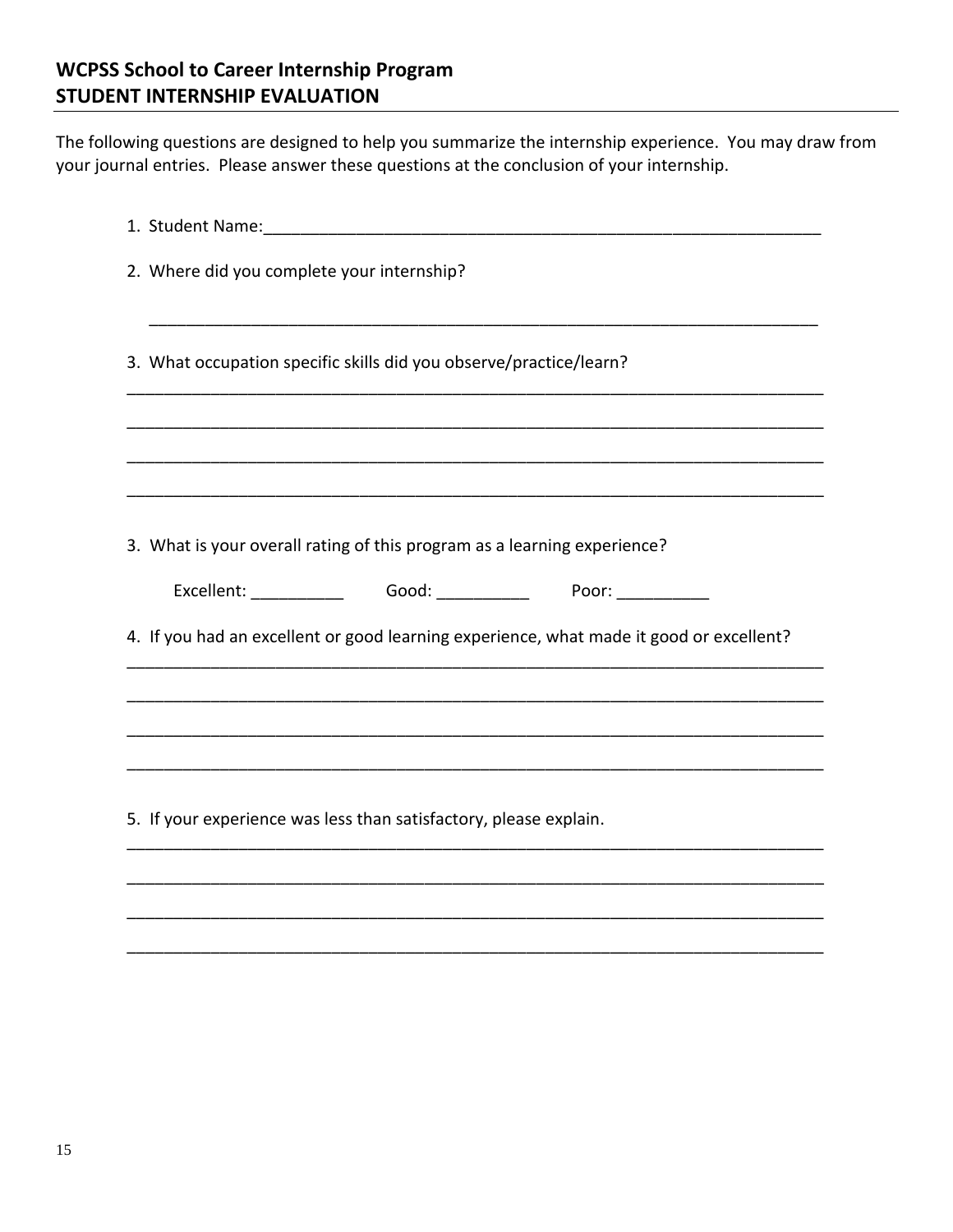**Instructions:** The following list describes features of an internship experience. Please describe your particular experience by circling the appropriate number from 1 to 5.

|    |                                                              | <b>Practically</b><br><b>Never</b> |                | <b>Sometimes</b> |                | <u>Very</u><br><b>Often</b> |
|----|--------------------------------------------------------------|------------------------------------|----------------|------------------|----------------|-----------------------------|
| 1. | Had adult responsibilities                                   | $\mathbf{1}$                       | $\overline{2}$ | 3                | 4              | 5                           |
| 2. | Had challenging tasks                                        | $\mathbf{1}$                       | $\overline{2}$ | 3                | 4              | 5                           |
| 3. | Made important decisions                                     | 1                                  | $\overline{2}$ | 3                | 4              | 5                           |
| 4. | Offered input that was accepted                              | $\mathbf 1$                        | $\overline{2}$ | 3                | 4              | 5                           |
| 5. | Did interesting tasks                                        | $\mathbf{1}$                       | $\overline{2}$ | 3                | 4              | 5                           |
| 6. | Performed tasks instead of observing                         | $\mathbf{1}$                       | $\overline{2}$ | 3                | 4              | 5                           |
| 7. | Received training to do tasks                                | 1                                  | $\overline{2}$ | 3                | 4              | 5                           |
| 8. | Received clear instructions                                  | $\mathbf{1}$                       | $\overline{2}$ | 3                | 4              | 5                           |
| 9. | Had freedom to develop and use my own<br>ideas               | 1                                  | $\overline{2}$ | 3                | 4              | 5                           |
|    | 10. Worked with adults who took a personal<br>interest in me | $\mathbf 1$                        | $\overline{2}$ | 3                | 4              | 5                           |
|    | 11. Had freedom to explore my own interests                  | 1                                  | $\overline{2}$ | 3                | 4              | 5                           |
|    | 12. Had a variety of tasks to do                             | $\mathbf 1$                        | $\overline{2}$ | 3                | 4              | 5                           |
|    | 13. Received help when needed                                | $\mathbf{1}$                       | $\overline{2}$ | 3                | 4              | 5                           |
|    | 14. Was appreciated when I did a good job                    | 1                                  | $\overline{2}$ | 3                | 4              | 5                           |
|    | 15. Received feedback about my performance                   | 1                                  | $\overline{2}$ | 3                | 4              | 5                           |
|    | 16. Felt I made a contribution                               | $\mathbf{1}$                       | $\overline{2}$ | 3                | $\overline{4}$ | 5                           |
|    | 17. Applied things I learned in school to my<br>internship   | 1                                  | $\overline{2}$ | 3                | 4              | 5                           |
|    | 18. Achieved my original goals for this<br>internship        | 1                                  | $\overline{2}$ | 3                | 4              | 5                           |

Comments: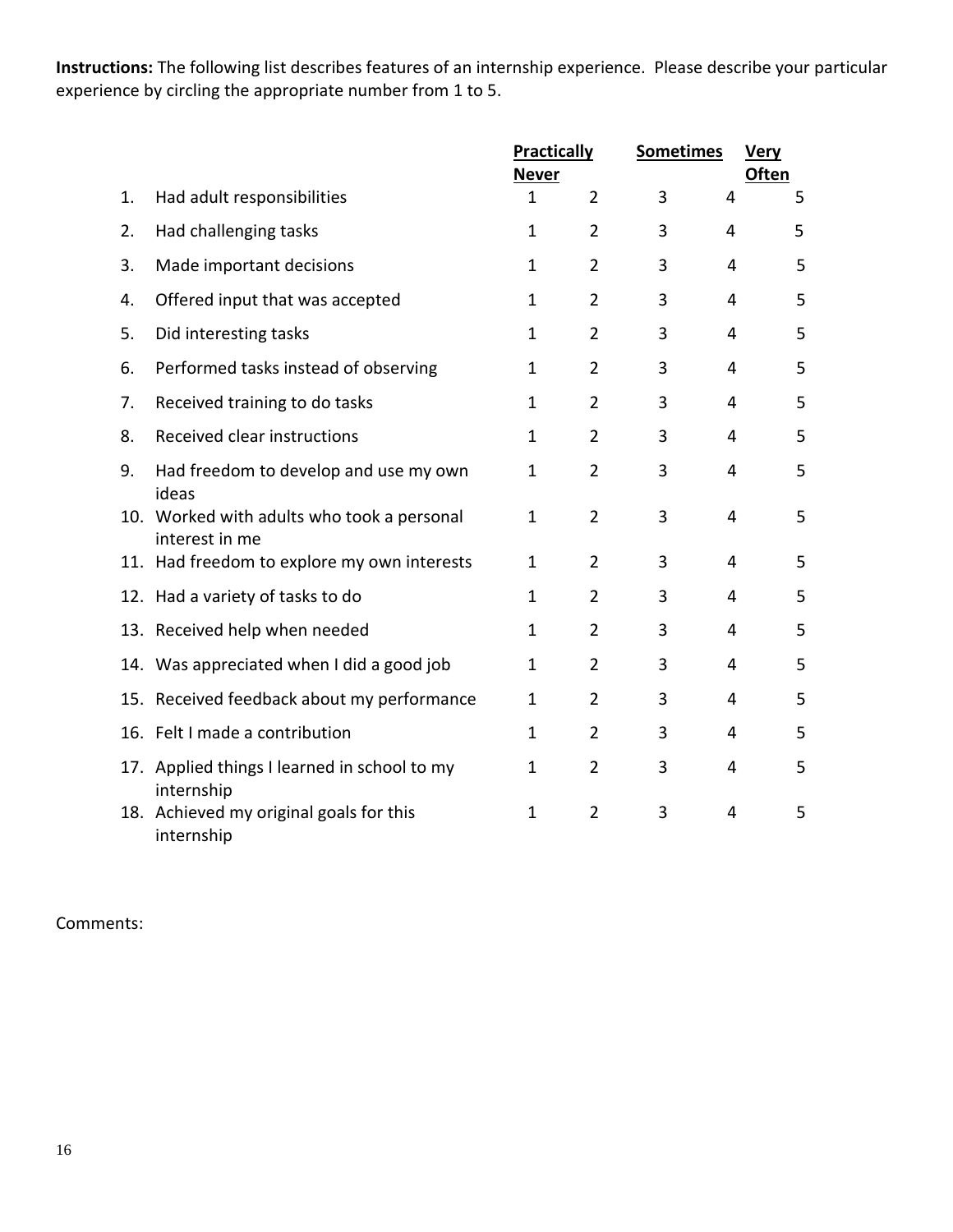What have you learned or what areas have furthered your development as a result of your internship? Evaluate your experiences and check the appropriate response for each question.

| <b>Have You Gained:</b>                                                                                                   | Yes | No | Don't<br>Know |
|---------------------------------------------------------------------------------------------------------------------------|-----|----|---------------|
| Realistic attitudes toward other people such as<br>1.<br>elderly, handicapped, government official,<br>professional, etc? |     |    |               |
| Self-motivation to learn, participate and achieve?<br>2.                                                                  |     |    |               |
| Self-concept (sense of confidence, competence<br>3.<br>and awareness)?                                                    |     |    |               |
| Willingness to try new experiences?<br>4.                                                                                 |     |    |               |
| 5. Sense of usefulness in relation to community?                                                                          |     |    |               |
| Assertiveness and independence?<br>6.                                                                                     |     |    |               |
| Ability to accept consequences of your actions?<br>7.                                                                     |     |    |               |
| Knowledge of community organizations?<br>8.                                                                               |     |    |               |
| Responsibility for your life?<br>9.                                                                                       |     |    |               |
| 10. Awareness of community problems?                                                                                      |     |    |               |
| 11. Awareness of community resources?                                                                                     |     |    |               |
| 12. Realistic ideas about the world of work?                                                                              |     |    |               |
| 13. Knowledge about a variety of careers?                                                                                 |     |    |               |
| 14. More efficient use of leisure time?                                                                                   |     |    |               |
| 15. Ability to narrow career choices?                                                                                     |     |    |               |
|                                                                                                                           |     |    |               |
|                                                                                                                           |     |    |               |

Student Intern **Date** Internship Coordinator Date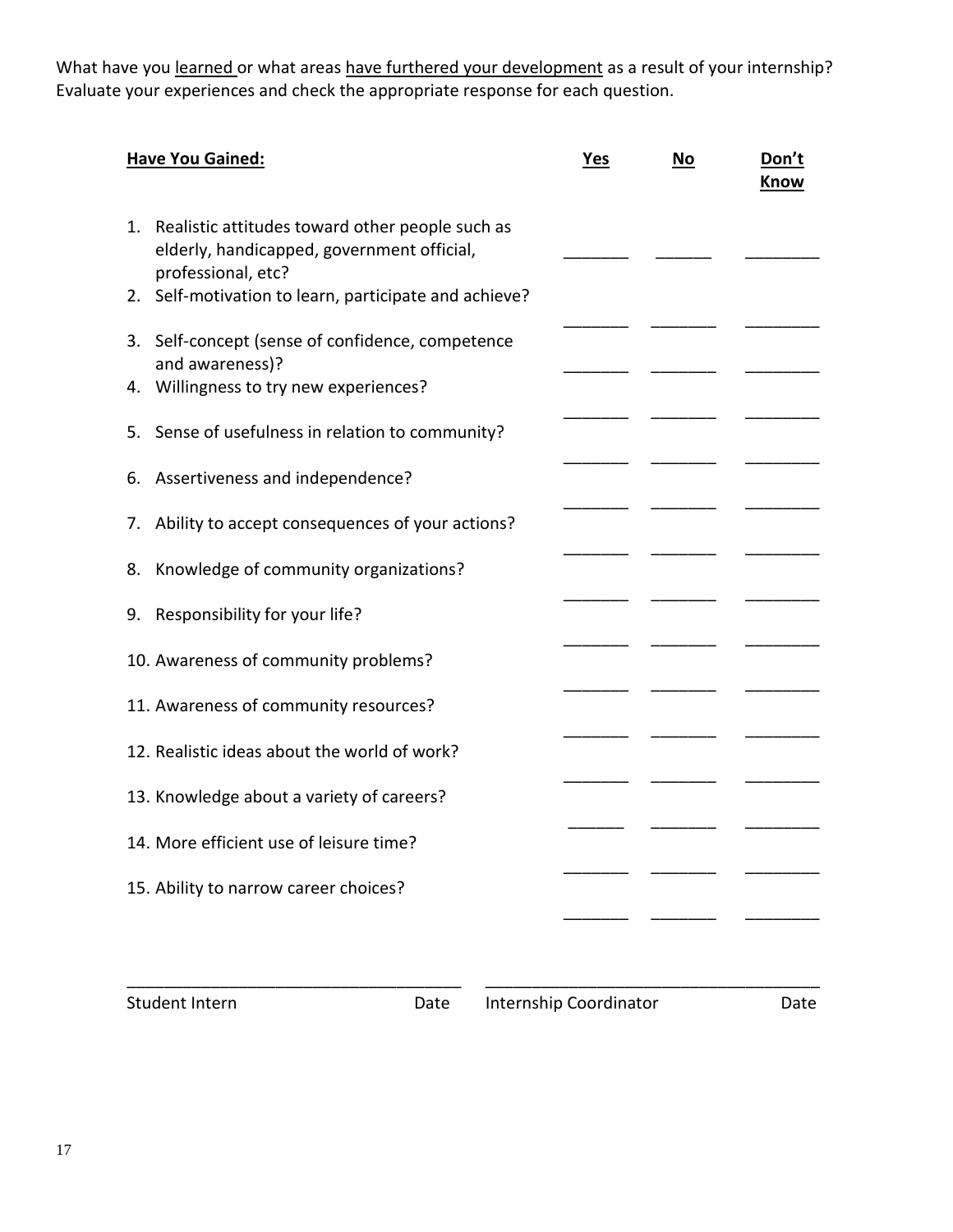# **WCPSS School to Career Internship Program ORGANIZATION SUPERVISOR INTERN EVALUATION**

|                                                                                                                | Number of hours worked: _________________Organization: __________________________ |
|----------------------------------------------------------------------------------------------------------------|-----------------------------------------------------------------------------------|
|                                                                                                                |                                                                                   |
| Brief description of intern's experiences: Notified that the set of the set of the set of the set of the set o |                                                                                   |
|                                                                                                                |                                                                                   |

**Note to sponsor:** This form was developed to help the Internship Coordinator assign the student's academic credit. It is suggested that you share this evaluation with the student intern before sending to the Internship Coordinator. We realize that not all categories listed below may be applicable to this internship. Please check only those items you feel comfortable evaluating. Thank you for your assistance and cooperation.

| <b>Personal Qualities</b>                                            | <b>Excellent</b><br>90-100 | Above<br>Average<br>89-80 | <b>Average</b><br>79-70 | <b>Below</b><br>Average<br>$69$ | <b>Not</b><br><b>Applicable</b> |
|----------------------------------------------------------------------|----------------------------|---------------------------|-------------------------|---------------------------------|---------------------------------|
| Accepts and fulfills responsibilities                                |                            |                           |                         |                                 |                                 |
| Exercises good judgment                                              |                            |                           |                         |                                 |                                 |
| Is friendly and courteous                                            |                            |                           |                         |                                 |                                 |
| Accepts and understands the needs,<br>feelings, and faults of others |                            |                           |                         |                                 |                                 |
| Is accepted well by other employees                                  |                            |                           |                         |                                 |                                 |
| Is dependable                                                        |                            |                           |                         |                                 |                                 |
| Is willing to accept suggestions                                     |                            |                           |                         |                                 |                                 |
| Conscientious in fulfilling<br>assignments                           |                            |                           |                         |                                 |                                 |
| <b>Follows directions</b>                                            |                            |                           |                         |                                 |                                 |
| Work is neat and accurate                                            |                            |                           |                         |                                 |                                 |
| Is honest and sincere                                                |                            |                           |                         |                                 |                                 |
| Reports to site on time                                              |                            |                           |                         |                                 |                                 |
| Calls if unable to attend in advance                                 |                            |                           |                         |                                 |                                 |
| Is cooperative and industrious                                       |                            |                           |                         |                                 |                                 |
| Is creative                                                          |                            |                           |                         |                                 |                                 |
| Shows initiative                                                     |                            |                           |                         |                                 |                                 |
| Is flexible and adaptable                                            |                            |                           |                         |                                 |                                 |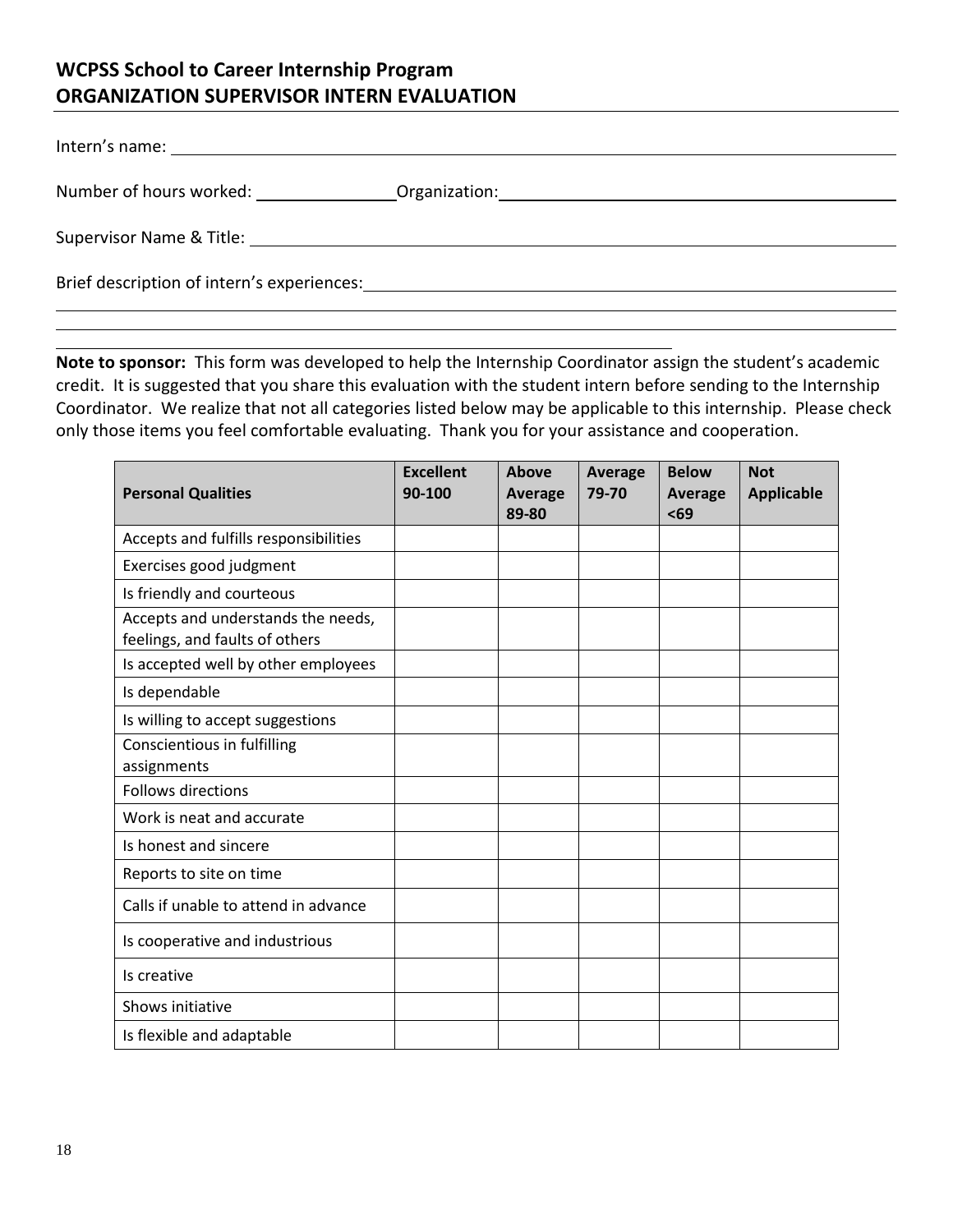Please evaluate overall performance:

| Circle one: 10 9 |                         |  |         |  |                      |  |  |  |  |
|------------------|-------------------------|--|---------|--|----------------------|--|--|--|--|
|                  | Excellent Above Average |  | Average |  | <b>Below Average</b> |  |  |  |  |

What are the student's major professional assets and strengths?

What are the student's major professional development needs?

Did the student have adequate organizational/management skills? If not, please elaborate.

Do you know of any other organizations that may be interested in supporting School-To-Career programs such as internships and work-based learning?

Comments:

| Supervisor's Signature and the contract of the supervisor's Signature                                               | Date |
|---------------------------------------------------------------------------------------------------------------------|------|
| Will you or your organization be interested in sponsoring future interns?                                           |      |
| If you are not the contact person, who is? If you are not the contact person who is?                                |      |
| Please check one box below:                                                                                         |      |
| $\vert \ \vert$ Please share this evaluation with the intern.                                                       |      |
| $\vert \ \vert$ Please <b>do not</b> share this evaluation with the intern.                                         |      |
| Please fax or scan this form (both pages) to the attention of Jeremy Barefoot, (jbarefoot@wcpss.net) or mail it to: |      |
| Jeremy Barefoot<br>Cary High School<br>638 Walnut Street, Cary NC 27511                                             |      |
| You may also call Mr. Barefoot at 919-460-3549 ext. 21842 to give your evaluation via phone conference.             |      |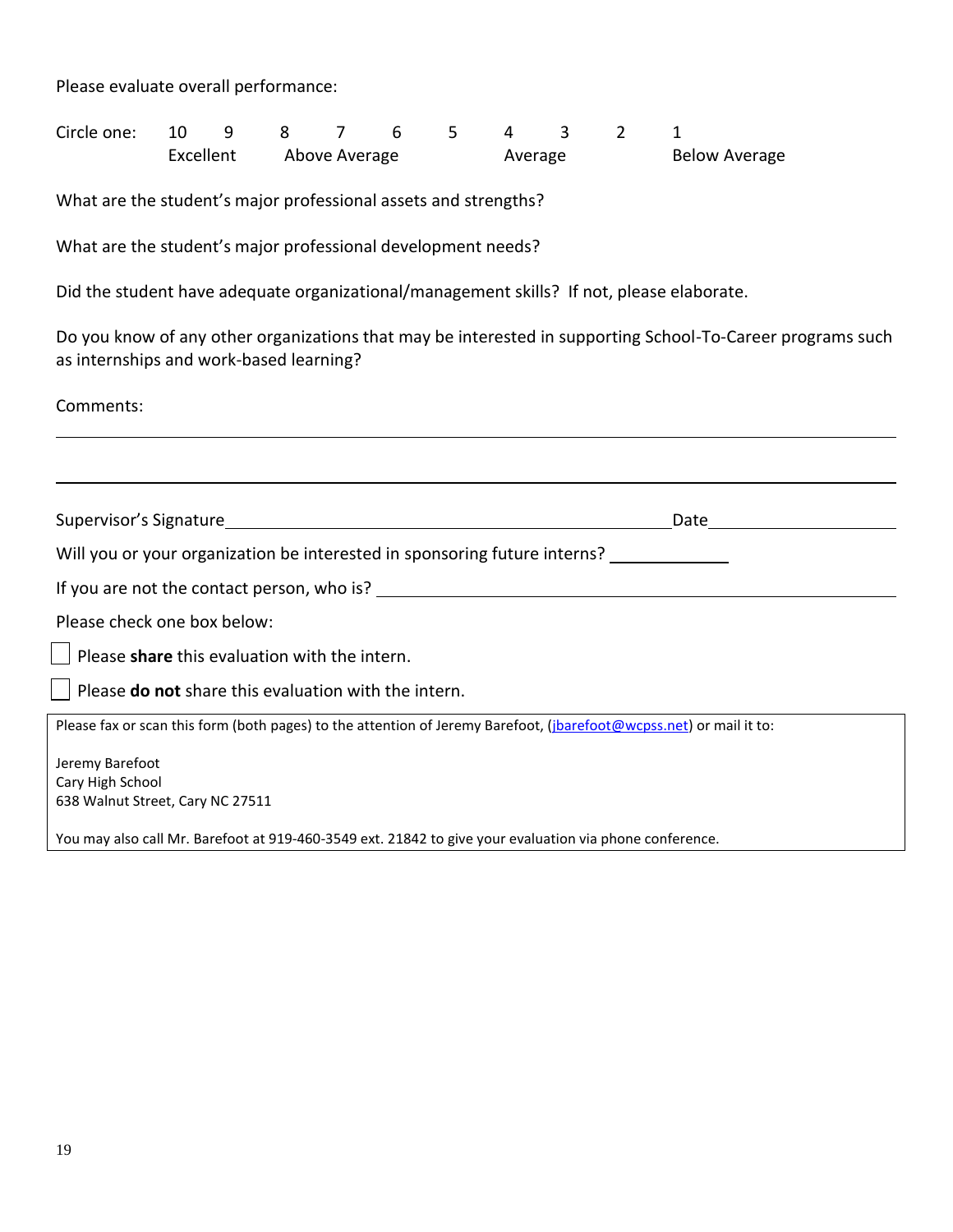As part of the final exit project, student interns must put together an electronic summary of their experience. Students can use PowerPoint, Prezi, Animoto or some type of video presentation. Parents, teachers and internship supervisors are welcome to attend the presentation.

The Presentation must include the following:

- Picture of student on the job and student's name
- Picture of facility and the name of the organization
- Description of the organization and what the organization does
- What you gain from this experience
- Picture of supervisor and/or others who were influential in the experience
- List of duties, responsibilities, and specific skills required which could be organized as "As a day in the life of …at work"
- Relationship of internship experience to student's classes at school (in other words, what did the student discover while working that relates to what he/she learned from classes-technical or soft skills)
- Include examples of work if possible
- How the internship affects future plans after high school
- Minimum of 7 slides
- The slides should be developed with bullet items, not paragraphs
- The student should present without reading the slides word-for-word
- The student should speak in a clear manner so all can hear and understand (not using slang, speaking in a professional manner)
- There should be no grammatical errors in the presentation
- Students should wear business casual attire when giving their final presentation

Other suggested topics can include:

- Include examples of your experience such as:
	- o What was the best thing that happened to you during the internship?
	- o What did you find to be challenging?
	- $\circ$  What influence, if any did your supervisor or co-workers have on your plans for the future?
- Summarize overall experience
- Be creative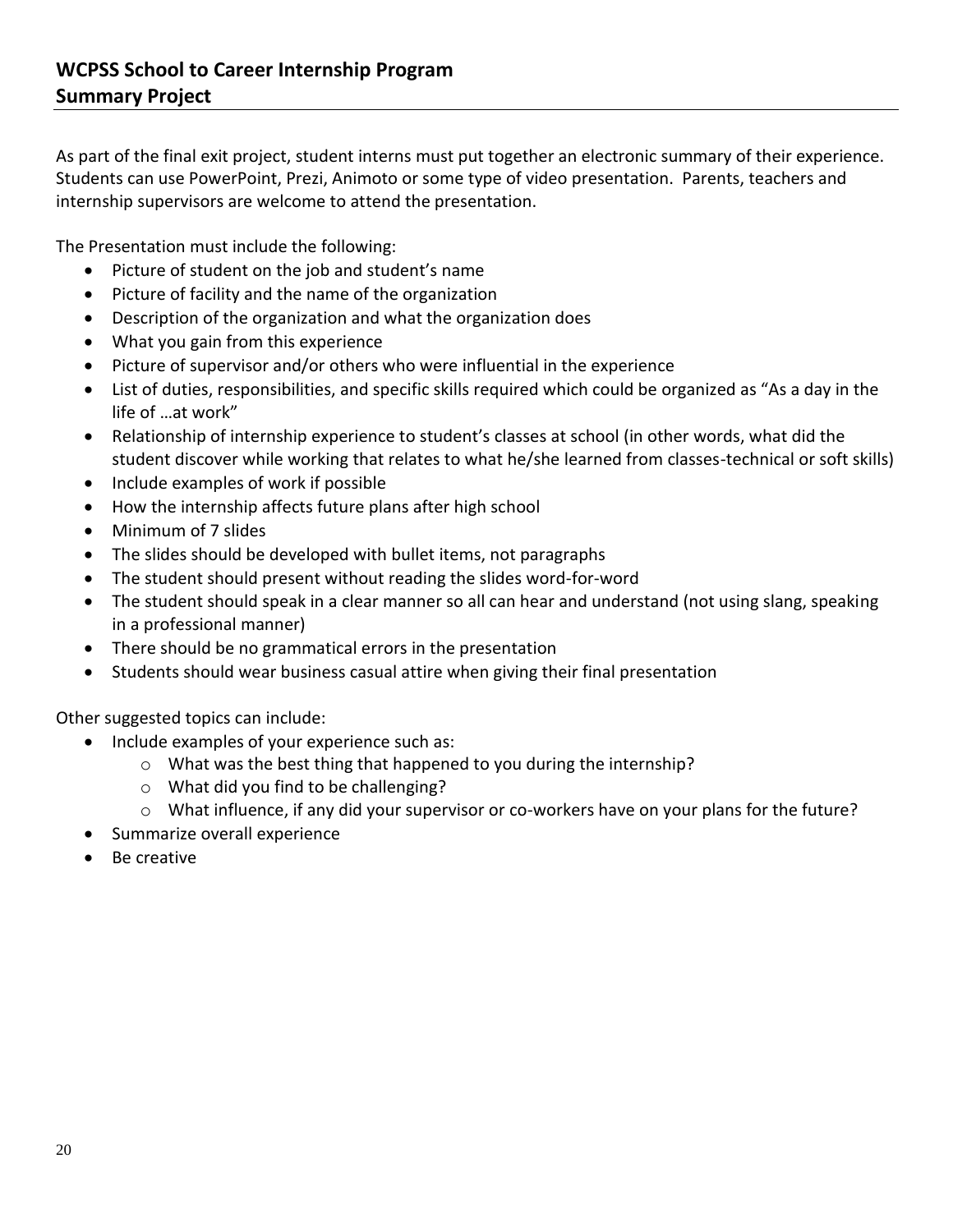# **WCPSS INTERNSHIP RUBRIC AND GRADING POLICY**

Student Name: \_\_\_\_\_\_\_\_\_\_\_\_\_\_\_\_\_\_\_\_\_\_\_\_\_\_\_\_\_\_\_\_\_\_\_\_\_\_\_\_\_\_\_\_\_\_

| <b>Requirements</b>                                                                 | <b>Excellent</b><br>90-100 | Above<br><b>Average</b><br>89-80 | <b>Average</b><br>79-70 | <b>Below</b><br><b>Average</b><br>< 70 |
|-------------------------------------------------------------------------------------|----------------------------|----------------------------------|-------------------------|----------------------------------------|
| Administrative - 15% non-honors or honors                                           |                            |                                  |                         |                                        |
| Timely completion and turn in of:                                                   |                            |                                  |                         |                                        |
| Signed Internship Agreement & Learning objectives (1)<br>1.                         |                            |                                  |                         |                                        |
| Signed Checklist of Internship Assignments (1)<br>2.                                |                            |                                  |                         |                                        |
| Time sheet(s) (5)<br>3.                                                             |                            |                                  |                         |                                        |
| Setting up a date and participating in CDC's visit of the intern site (2)<br>4.     |                            |                                  |                         |                                        |
| Communicates professionally throughout the entire internship process<br>5.          |                            |                                  |                         |                                        |
| including being proactive in setting up three periodic check-ins with<br>CDC(4)     |                            |                                  |                         |                                        |
| 6. Student evaluation (1)                                                           |                            |                                  |                         |                                        |
| 7. Sends copy of thank you note to CDC (1)                                          |                            |                                  |                         |                                        |
| Journal - 20% non-honors /15% honors                                                |                            |                                  |                         |                                        |
| Start journal at the beginning of the internship<br>$\bullet$                       |                            |                                  |                         |                                        |
| Complete one journal entry every $5 - 10$ hours of work with one final<br>$\bullet$ |                            |                                  |                         |                                        |
| entry for a total of 10 entries.                                                    |                            |                                  |                         |                                        |
| Use the format provided in the Journal Requirements document                        |                            |                                  |                         |                                        |
| All Journal entries must be typewritten                                             |                            |                                  |                         |                                        |
| The journal format should be followed with emphasis on reflection. Please follow    |                            |                                  |                         |                                        |
| these guidelines in your blog/journal entries below:                                |                            |                                  |                         |                                        |
| Only use first names<br>$\bullet$                                                   |                            |                                  |                         |                                        |
| Do not include any personal information such as email addresses, phone<br>$\bullet$ |                            |                                  |                         |                                        |
| numbers, addresses, etc.                                                            |                            |                                  |                         |                                        |
| Follow all school guidelines                                                        |                            |                                  |                         |                                        |
| Follow any guidelines provided by your supervisor                                   |                            |                                  |                         |                                        |
| <b>Required Journal Entries:</b>                                                    |                            |                                  |                         |                                        |
| Define the purpose of the business/organization - what they do, structure,<br>1)    |                            |                                  |                         |                                        |
| who are their customers, etc. What is your job description - what will you          |                            |                                  |                         |                                        |
| be doing, who will you work with, where do you fit in, etc.?                        |                            |                                  |                         |                                        |
| Describe the work atmosphere. How are decisions made, is it cooperative or<br>2)    |                            |                                  |                         |                                        |
| competitive, what is the dress code and work ethic of the organization?             |                            |                                  |                         |                                        |
| How have your classroom experiences prepared you for the internship?<br>3)          |                            |                                  |                         |                                        |
| What do you wish you had learned prior to the internship?                           |                            |                                  |                         |                                        |
| How is the internship meeting or not meeting your expectations/objectives<br>4)     |                            |                                  |                         |                                        |
| and why? Do you have control of this? Explain.                                      |                            |                                  |                         |                                        |
| What do you feel is your main contribution to your internship site? What<br>5)      |                            |                                  |                         |                                        |
| have you done at your internship that makes you proud? Why?                         |                            |                                  |                         |                                        |
| How have your duties changed since you first started? Have you been given<br>6)     |                            |                                  |                         |                                        |
| more responsibility?                                                                |                            |                                  |                         |                                        |
| How has this experience affected or changed your career/college plans?<br>7)        |                            |                                  |                         |                                        |
| What have you learned about yourself and what you want in a career?<br>8)           |                            |                                  |                         |                                        |
| What major problems or frustrations have you experienced or observed in<br>9)       |                            |                                  |                         |                                        |
| your work? How did you handle it?                                                   |                            |                                  |                         |                                        |
| 10) Write a final reflection of the entire internship experience.                   |                            |                                  |                         |                                        |
|                                                                                     |                            |                                  |                         |                                        |